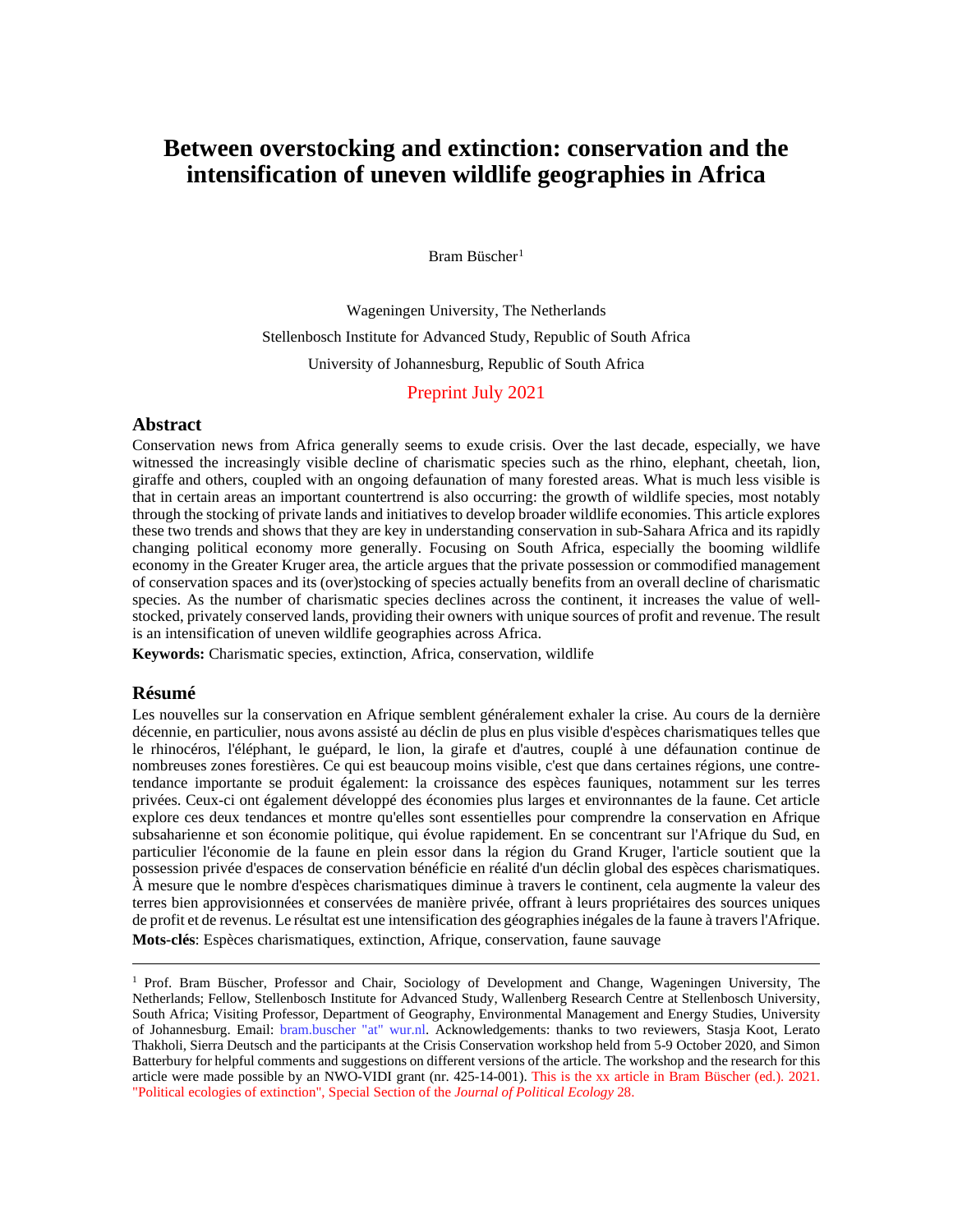## **Resumen**

Las noticias sobre la conservación de la vida silvestre en África anuncian su estado de crisis. Particularmente durante la última década, se ha constatado la disminución de las poblaciones de especies carismáticas como el rinoceronte, el elefante, el guepardo, el león o la jirafa, vinculada a la defaunación de muchas áreas forestales. Por otro lado y de manera menos llamativa, ciertas áreas muestran una tendencia contraria, con el incremento de poblaciones de especies silvestres, mediante la repoblación de terrenos de propiedad privada en los que se desarrollan modelos económicos vinculados a la vida silvestre. Este artículo explora estas dos tendencias, por su valía para comprender la conservación en el África subsahariana, así como los cambios acaecidos en su economía política. Centrándonos en Sudáfrica, especialmente en la pujante economía basada en la vida silvestre en el área circundante del Parque Nacional Kruger, el artículo demuestra que la propiedad privada o la gestión mercantilizada de los espacios de conservación y su (sobre)repoblación de especies, en realidad, se aprovecha de la disminución generalizada de las especies carismáticas. Así sucede que el valor de las tierras repobladas y gestionadas por particulares aumenta a medida que disminuye el número de especies carismáticas en todo el continente, proporcionando fuentes de ingresos y de beneficios a sus propietarios. La consecuencia final es la intensificación de las geografías desiguales de la vida silvestre en África.

**Palabras clave**: Especies carismáticas, extinción, África, conservación, vida silvestre

## **1. Introduction**

Conservation dynamics across the African continent have long been volatile. And they seem to have become even more so in recent years. Several trends stand out in this respect. The first is the increasingly visible decline of charismatic species. During the 2016 Conference of Parties (COP) of the Convention on International Trade in Endangered Species of Wild Fauna and Flora (CITES)<sup>[2](#page-1-0)</sup> and the months that followed, much alarming news came out about rapidly declining numbers of species such as the cheetah, lion and giraffe. At the same time, there has been much attention on the rapid increase of wildlife crime over the last decade, globally but especially in Africa related to the poaching of elephants and rhinos (Duffy *et al.* 2019). That said, the fact that many African species are facing difficulties is old news. For years, scientists have stated that many species have historically and more recently seen large declines, even in protected areas (Oates 1999; Cragie *et al.* 2010). They would add that this decline is highly uneven across the continent and that there are important exceptions and even successes as well (Barnes *et al* 2016). But some of the recent declines are considered more alarming than normal, such as the rapid decline of giraffes and cheetahs: numbers for both have dropped by roughly 40% across the continent. Combined with the rise in militant wildlife crime, these dynamics have given further impetus to the argument that we are currently living through the sixth mass extinction of species (Barnosky *et al.* 2011; Ceballos *et al*. 2015)

A second important conservation trend over the last decade is one that is much less globally publicized in news outlets and currently not yet very widespread across the continent. This is the growth in numbers of some wildlife species, most notably on private lands and stimulated by industries like wildlife ranching and tourism. Mainly in selected biodiverse pockets in Southern and Eastern Africa and especially in South Africa, the establishment of private parks, so-called 'wildlife estates' or the *de facto* privatization of (parts of) public parks has been steadily growing (Child 2004). These dynamics conjoin a more general rise in interest in the 'wildlife economy' and the trade in wildlife species within and between countries (Department of Environmental Affairs 2016; Driver *et al.* 2019). As a result, there have also been countertrends in the regional growth of certain wildlife species, including several of the ones mentioned above. Some of this growth has been so substantial that wildlife management measures are regularly taken to bring population numbers down for fear of areas becoming 'overstocked', which would degrade ecosystems and hence be detrimental to the wildlife itself.

This article argues that these two seemingly contradictory trends tell a larger and important story about conservation and the extinction crisis in Africa. They are, in fact, key to understanding the current political economy of conservation on the continent, and even the political economy of Africa more broadly. Both the decline and fear of extinction of species and growth in specific pockets are part of a new phase in the integration

<span id="page-1-0"></span><sup>2</sup> Which was held from 24 September to 5 October 2016 in Johannesburg, South Africa.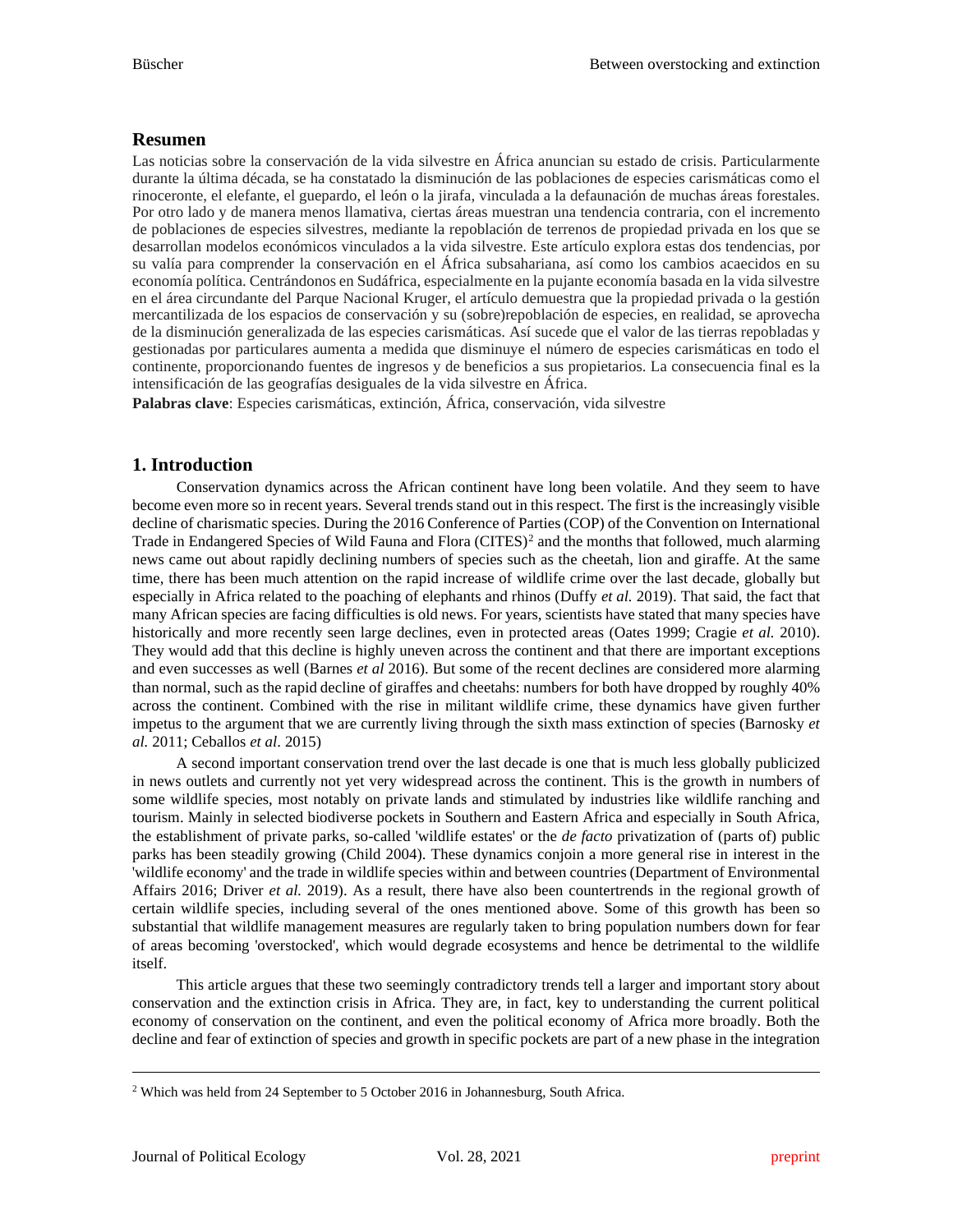of the African continent into the global capitalist economy. In South Africa, this has advanced the farthest and it therefore makes sense to look at dynamics here as a potential window to what might happen elsewhere. I do so with great caution and not with an aim to make any (straightforward) comparison between South Africa and the rest of the continent. One could perhaps assume that some trends in South Africa might be mirrored in other African countries with large wildlife populations such as (parts of) Namibia, Botswana, Zambia, Zimbabwe, Tanzania Uganda and Kenya. Yet, it may also be that South Africa remains fairly unique in this respect.

What is clear is that in the 'uneven historical and geographical development' of the continent, it so happens that South Africa is both highly biodiverse and the most developed country on the continent, giving it particular abilities and possibilities that allow it to further profit from wildlife. By focusing on the Greater Kruger area and especially the booming wildlife town of Hoedspruit, the article argues that the private possession or commodified management of conservation spaces and its (over)stocking of species actually benefits from an overall decline of charismatic species in the continent as a whole. As the number of charismatic species declines across the continent, it increases the value of well-stocked, privately conserved lands, providing their owners with unique sources of profit and revenue.

In order to develop this argument, I will first go into a discussion of species decline dynamics within extinction discourses regarding Africa, after which I will connect the two contradictory dynamics in general and through a case-study of the Hoedspruit area within the great Kruger region as the most important centre of the wildlife economy in South Africa.[3](#page-2-0) Next, I will endeavour to make sense of these dynamics and the role of the Hoedspruit case study by discussing these as part of an overall intensification of uneven wildlife geographies across the continent. I conclude by reflecting on the implications of the central argument and calling for more research and reflection on political ecologies of extinction.

## **2. Species decline and extinction fears**

Debates on species numbers in Africa are fraught with tensions, contradictions, and contestations. Despite this, scientists, conservation organizations, governments and others continuously study and communicate the dynamics around species numbers and populations, particularly as these are becoming more volatile due to the intensifying uneven geographical development of the continent. As argued by UNEP's most recent regional environmental assessment:

Land, which is one of Africa's most prized natural assets, is under increasing pressure stemming from competition for access, changing global and regional consumption patterns, and the drive for greater economic growth. These pressures are leading to its degradation, loss of access, inequity and encroachment on fragile and protected ecosystems. (UNEP 2016: 15)

These and other pressures have, over the last decades, according to Craigie *et al.* (2010: 2221), led to a 59% decline in large mammal populations in protected areas across the continent. Crucially, they add that "Indices for different parts of Africa demonstrate large regional differences, with southern African PAs typically maintaining their populations and western African PAs suffering the most severe declines." Other studies come to similar conclusions, arguing that protected areas are important for many species and that "wildlife population trends are more positive in PAs located in countries with higher development scores, and for larger-bodied species" (Barnes *et al.* 2015: 1). Based on this, Barnes *et al*. (2015: 1) conclude that "the link between wildlife trends and national development shows that the social and economic conditions supporting PAs are critical for the successful maintenance of their wildlife populations." This bodes well in particular for South Africa, even though the country has its fair share of threatened and endangered species, and pressures on them (Republic of South Africa 2014: 10-16).

<span id="page-2-0"></span><sup>&</sup>lt;sup>3</sup> The article builds on research done in a five year, NWO (Netherlands Organisation for Scientific Research) funded project (452-14-001), as well as on my long-term research in the Kruger area since 2003. Since 2016, I have made six research trips to Hoedspruit and the Kruger area, and conducted over 25 in-depth interviews, engaged in participatory observation in wildlife estates, reserves and the town itself, and collected archival material and relevant documents for discourse analysis.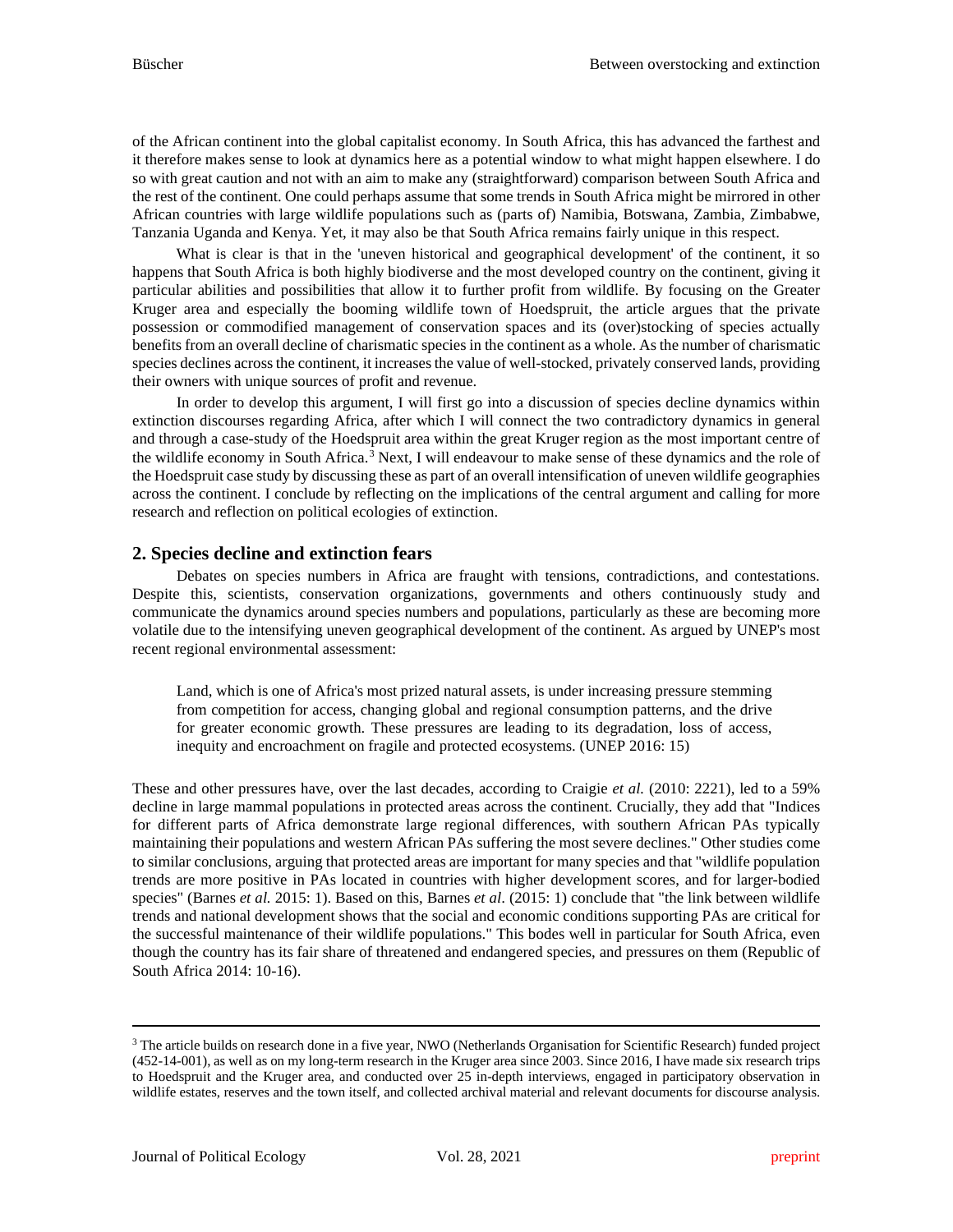My aim in this Section is not to provide an assessment of the methodological debates in ecology and conservation biology on species numbers and trends in Africa or generally. What is clear from the literature, though, it that there is limited consensus on most species' numbers, while there is a major bias in how research and popular attention and funding tend to go to a relatively small set of (often charismatic or otherwise popular) species (Donaldson *et al*. 2016; Davies *et al*. 2018; Gordon *et al*. 2019). There is, moreover, a major 'plant blindness' (Balding and Williams 2016) in conservation research, which is also reflected in the current article. Most importantly, the ecological literature laments that little is known about how trends in species numbers relate to broader patterns of development. As indicated Di Marco and colleagues (2018: 2): the "major limitation in these analyses is the absence of a link to spatial and temporal changes in human pressure and how these lead to change in the risk of species declines." These authors propose measuring and modelling broader concepts like the 'human footprint' to address this limitation, though they also acknowledge that this can provide potential indications of risk only (see also Isbell *et al.* 2017).

Instead, as a political ecologist, I want to place several striking features and disagreements in ecological debates on species trends in context, especially in relation to broader extinction fears and political economic developments across the continent, including the above assertion by Barnes and colleagues about trends being more positive in 'countries with higher development scores.' If there would be a direct correlation between 'higher development scores' and more positive wildlife numbers, then the above UNEP assessment may be something temporary and nothing to worry about for the long-term as long as the continent continues to 'develop.' This correlation, however, is deeply problematic. First, this is because globally, many highly developed countries are not necessarily known for their 'positive wildlife numbers', including many countries in Europe. Second, it leaves out broader contexts and other dynamics that complicate any notion of correlation. This includes the Intergovernmental Science–Policy Platform on Biodiversity and Ecosystem Services (IPBES) report from 2019, which concluded that over a million species risk extinction in the near future globally, and the 2020 global SARS-CoV-2 pandemic that has rendered wildlife conservation in Africa even more uncertain, particularly through the massive decrease in funding (Lindsey *et al.* 2020; Fletcher *et al.* 2020). Hence a more robust analysis of the link between species dynamics and 'development scores' is needed.

Within this context of 'extinction fears', the key question is how to evaluate the debate on species numbers in Africa? A brief look at several high-profile species will help to clarify why a focus on the above two main trends in a broader political-economic context is important to answer this question. First: the lion (Panthera leo). As one of the most charismatic of all African animals, lion population dynamics have been studied and debated for a long time. The scientific consensus seems to be that lion numbers and its overall genetic diversity are on a steady decline (Bauer *et al.* 2015; Dures *et al.* 2019). A recent, continent-wide analysis argues that "lion populations are rapidly disappearing from large parts of Africa, signaling a major trophic downgrading of savannah ecosystems" (Bauer *et al.* 2015: 14894). They show that West and Central African lion populations have been hardest hit but also that "lion conservation is successful in southern Africa, in part because of the proliferation of reintroduced lions in small, fenced, intensively managed, and funded reserves" (*idem*). This, they indicate, brings its own genetic and metapopulation challenges, thus concluding that "unless political and funding commitments are scaled up to address mounting levels of threat, lions may disappear from most of Africa" (Bauer *et al.* 2015: 14897).

This gloomy analysis received a response from other ecologists contesting some of its main premises. Riggio *et al* (2016: E107) argue that Bauer *et al.*'s "own data (…) rejects their claims that lions are "declining everywhere, except in four southern countries" and that lions increase only where "intensively managed."" They argue that even in Central and West Africa there are stable lion populations, that data from two sites have been misinterpreted and that Bauer *et al.*'s claims in favor of fencing do not hold. Most importantly, they conclude that:

Certainly, serious threats are mounting and demand attention. That said, it is premature, indeed inappropriate, to level blanket criticism at countries outside southern Africa. The data show that authorities have maintained effective protection for many lion populations and should be congratulated where they have succeeded. Conservationists should also be wary of overstating widespread declines. If such claims are later rejected, science loses credibility. Conservation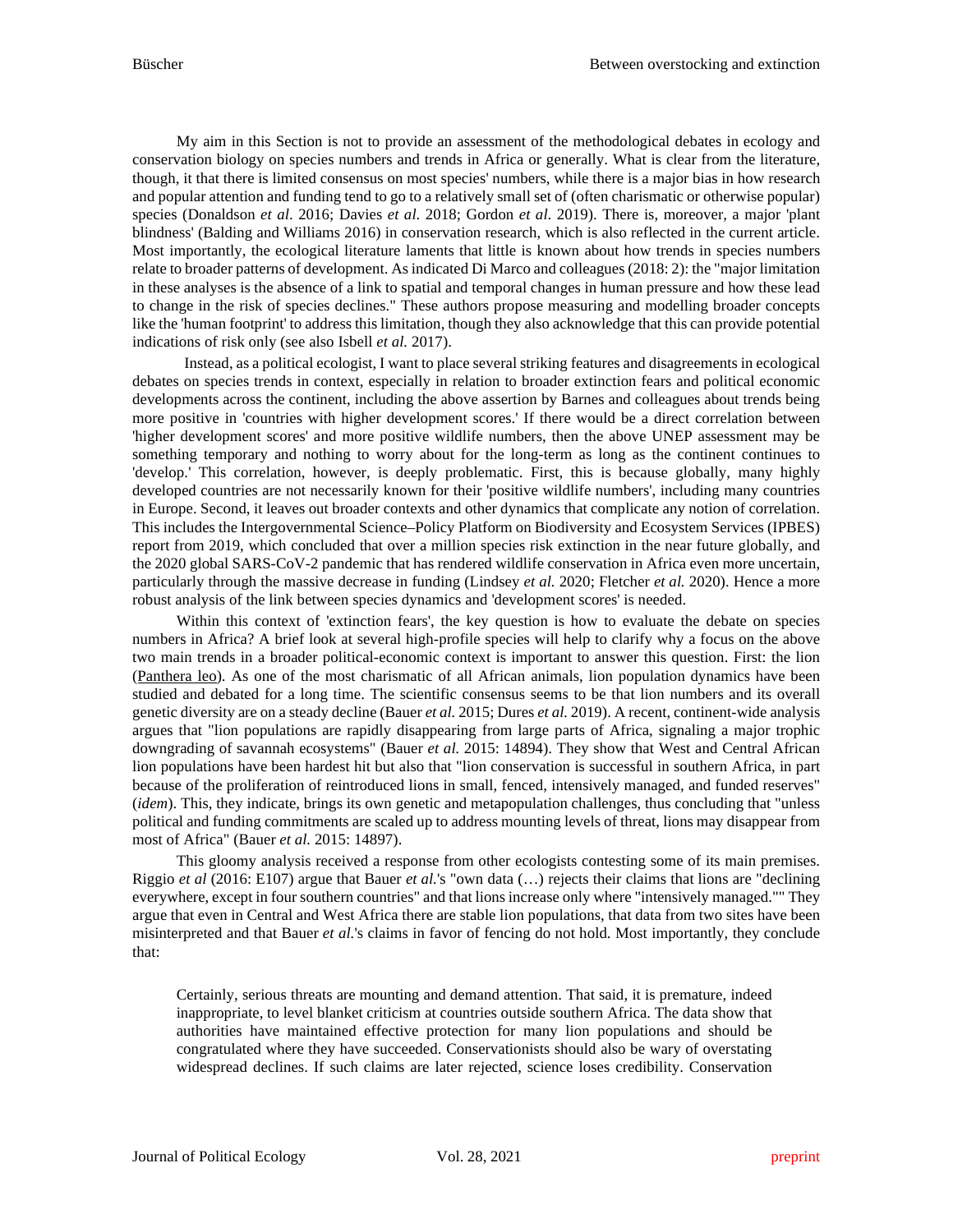needs transparency in methods and data, and honest appraisal of the evidence and considerable uncertainties. Bauer *et al.* have not satisfied these essential requirements. (Riggio *et al.* 2016)

Interestingly, this critique seems to suggest that Bauer and colleagues, who are some of the world's most revered lion researchers, have given in to extinction fears and allowed their analysis to become overtly negative towards the 'decline side.' Such, indeed, that it not only needed rectification but also a stern critique to protect scientific credibility.

Another interesting case in terms of wildlife declines and extinction fears relates to the Giraffe. Giraffes are generally not poached in great numbers, and hence their numbers depend on available land where they can thrive. According to the latest IUCN red list assessment in 2016, the global population status had to be adjusted from 'least concern' to 'vulnerable' "due to an observed, past (and ongoing) population decline of 36-40% over three generations (30 years, 1985-2015)."[4](#page-4-0) Responding to this news in 2016, Julian Fennessy, then co-chair of the IUCN giraffe and okapi specialist group, stated that "whilst giraffes are commonly seen on safari, in the media and in zoos, people – including conservationists – are unaware that these majestic animals are undergoing a silent extinction. It is timely that we stick our neck out for the giraffe before it is too late."[5](#page-4-1) Responding to the same news, famous conservationist David Attenborough argued: "these gentle giants have been overlooked. It's well known that African elephants are in trouble and there are perhaps just under half a million left. But what no one realised is there are far fewer giraffes, which have already become extinct in seven countries."[6](#page-4-2)

More recently, at the Conference of Parties of the Convention on the Conservation of Migratory Species of Wild Animals (CMS), held in February 2020 in India, a press release was sent out urging for an "Africawide conservation strategy for Giraffe." It started as follows: "A century ago, more than one million Giraffe used to roam across sub-Saharan Africa. But these gentle giants are now extinct in at least seven countries with only 100,000 animals remaining in fragmented populations across the continent." It goes on to paint a grim picture:

Infrastructure development such as roads, railways, powerlines, and pipelines have created barriers to migration, fragmenting Giraffe populations and their habitats. Habitat loss and degradation have also been fuelled by wildfire, livestock incursions and illegal encroachment by humans. Poaching, snaring and trade for bushmeat, skins, tails and traditional medicine have further put the Giraffe's survival in doubt. Diseases, civil unrest, climate change, human population growth, lack of law enforcement, and lack of awareness of Giraffe conservation exacerbate these threats<sup>[7](#page-4-3)</sup>

Species decline here is, again, accompanied by stark extinction fear discourses. But is this warranted? An official document submitted by the South African government to the August 2019 CITES CoP on the status of the Giraffe in South Africa argues that "the South African giraffe (Giraffa camelopardalis giraffa) can be hailed as a southern African conservation success story." It goes on to state that:

The South African giraffe is considered a common species within South Africa, with an estimated population of between 21,053 and 26,919 individuals. Approximately half of the population occurs on privately-owned land (…). Since the 1960s, wildlife numbers on South African commercial farms have continued to rise, as has their economic value (…). In the early 1980s there were approximately 250 privately-owned giraffes in South Africa, but following their introduction into numerous private and provincial game reserves (reserves managed by

<span id="page-4-0"></span><sup>4</sup> [https://www.iucnredlist.org/species/9194/136266699#assessment-information,](https://www.iucnredlist.org/species/9194/136266699#assessment-information) accessed 25 February 2020.

<span id="page-4-1"></span><sup>5</sup> [https://www.theguardian.com/environment/2016/dec/08/giraffe-red-list-vulnerable-species-extinction,](https://www.theguardian.com/environment/2016/dec/08/giraffe-red-list-vulnerable-species-extinction) accessed 25 February 2020.

<span id="page-4-2"></span><sup>6</sup> Idem. See also: [https://www.theatlantic.com/magazine/archive/2020/04/how-to-tackle-a-giraffe/606787/,](https://www.theatlantic.com/magazine/archive/2020/04/how-to-tackle-a-giraffe/606787/) accessed 19 August 2020.

<span id="page-4-3"></span><sup>7</sup> [https://www.cms.int/en/news/africa-wide-conservation-strategy-giraffe,](https://www.cms.int/en/news/africa-wide-conservation-strategy-giraffe) accessed 25 February 2020.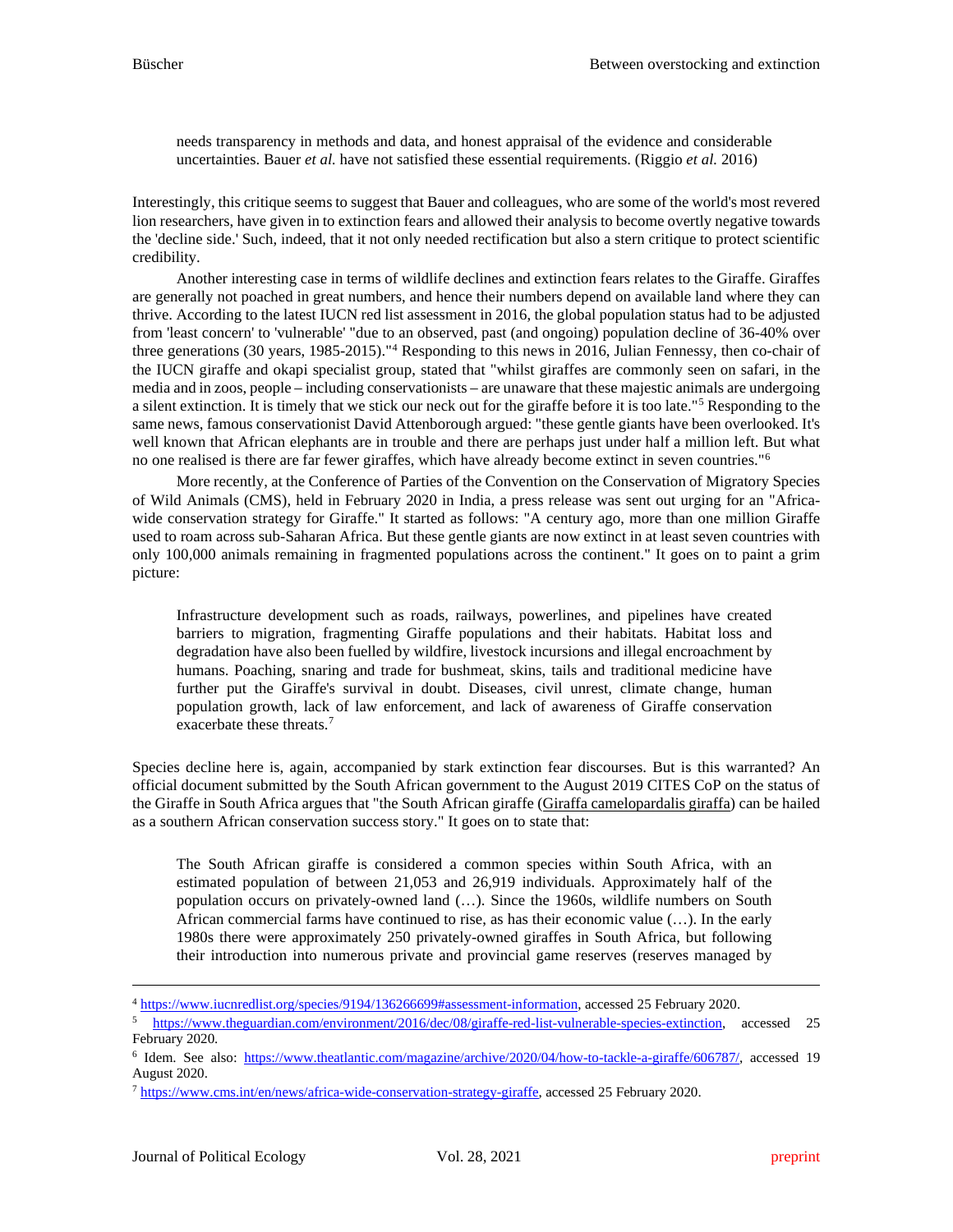government nature conservation authorities; …) it is now estimated there are giraffes on most of South Africa's estimated 12,000 game farms and ranches. Populations on these properties comprise between one and 250 individuals, with a mean of 30 individuals per property.[8](#page-5-0)

The note further argues that there are no significant threats to Giraffes and that the population trend is precisely opposite to those in earlier-cited discourses:

The population of Giraffa camelopardalis giraffa in South Africa is increasing. Data from 13 formally protected areas show an estimated population increase of 54% over three generations (1985–2015) (…). By 2013, the number of giraffes in the Kruger National Park had increased by approximately 150% from the 1979 estimate. An even greater increase occurred on many of the estimated 12,000 privately-owned game ranches, indicating that private ownership can help to conserve the subspecies. The increase in private ownership of giraffes across South Africa and the economic interest in conserving a thriving, healthy and viable population, and by default a suitable environment for giraffes, have stimulated an increase in giraffe numbers within South Africa.<sup>[9](#page-5-1)</sup>

While it cannot be stated that the strong increase in Giraffe numbers in one country is good news for Giraffes across Africa as a whole, this evidence does indicate that Giraffes undergoing a 'silent extinction' is exaggerated. One could perhaps argue that the confinement of a growing sub-population of the species may lead to genetic 'bottlenecking', where genetic diversity or major shocks could still lead to sudden implosion in numbers. Yet, researchers believe that this is extremely unlikely: after acknowledging and assessing these risks, Deacon and Tutchings (2019: 47) conclude their article on this 'conservation success story' as follows: "The increase in private ownership of giraffes across South Africa and the economic interest in conserving a thriving, healthy and viable population, and by default a suitable environment for giraffes, have stimulated an increase in giraffe numbers."

Other charismatic species also show uneven dynamics. The African wild dog seems to be decreasing across most of their range, though again not in South Africa where populations in private reserves, especially, are increasing (Nicholson 2020). Endangered mountain gorilla numbers in Uganda and Rwanda have been on the increase recently, despite many odds.<sup>[10](#page-5-2)</sup> Elephant numbers seem to have taken a big hit between 2008 and 2017, with a decrease of over 30% down to 350,000. This has happened for many reasons, including competition over land and water, but mainly due to poaching.[11](#page-5-3) According to the NGO National Parks Rescue, the situation is so severe that elephants have as little as 10 years till extinction.<sup>[12](#page-5-4)</sup> The same, according to them, goes for the rhino, which has been under severe pressure due to a dramatic increase in poaching between 2008 and 2015. The majority of rhino were already found in South Africa, and this is where poaching was concentrated. During research on the rhino poaching crisis between 2011 and 2016, I often heard dramatic discourses about how the rhino was going extinct, sometimes indeed supposedly within 5 or 10 years (Büscher 2016).

While rhinos have taken a heavy toll, the South African Private Rhino Owners Association in 2018 wrote that rhinos on private land "is a remarkable conservation success story." They saw the numbers of rhinos on private land rise from 4000 at the start of the poaching crisis in 2008 to well over 5000 in 2014 when the crisis reached its zenith.<sup>[13](#page-5-5)</sup> This again does not mean that rhinos are doing well across the continent, but it does show that extinction fears are not necessarily related to the actual probability of extinction. Similarly, while elephants

<span id="page-5-1"></span><sup>9</sup> Idem.

<span id="page-5-0"></span><sup>8</sup> [https://cites.org/sites/default/files/eng/cop/18/inf/E-CoP18-Inf-060.pdf,](https://cites.org/sites/default/files/eng/cop/18/inf/E-CoP18-Inf-060.pdf) accessed 25 February 2020.

<span id="page-5-2"></span><sup>10</sup> [https://www.iucnredlist.org/species/219/50649567;](https://www.iucnredlist.org/species/219/50649567) [https://news.mongabay.com/2019/12/mountain-gorilla-census](https://news.mongabay.com/2019/12/mountain-gorilla-census-reveals-further-increase-in-numbers/)[reveals-further-increase-in-numbers/,](https://news.mongabay.com/2019/12/mountain-gorilla-census-reveals-further-increase-in-numbers/) accessed 27 February 2020.

<span id="page-5-3"></span><sup>11</sup> [http://www.greatelephantcensus.com,](http://www.greatelephantcensus.com/) accessed 27 February 2020.

<span id="page-5-4"></span><sup>&</sup>lt;sup>12</sup> [https://www.nationalparkrescue.org,](https://www.nationalparkrescue.org/) accessed 27 February 2020.

<span id="page-5-5"></span><sup>13</sup> [https://www.rhinoalive.com/white-rhino-on-private-and-communal-land-important-letter-and-questionnaire-to-be](https://www.rhinoalive.com/white-rhino-on-private-and-communal-land-important-letter-and-questionnaire-to-be-returned-by-3-september-2018/)[returned-by-3-september-2018/,](https://www.rhinoalive.com/white-rhino-on-private-and-communal-land-important-letter-and-questionnaire-to-be-returned-by-3-september-2018/) accessed 25 February 2020.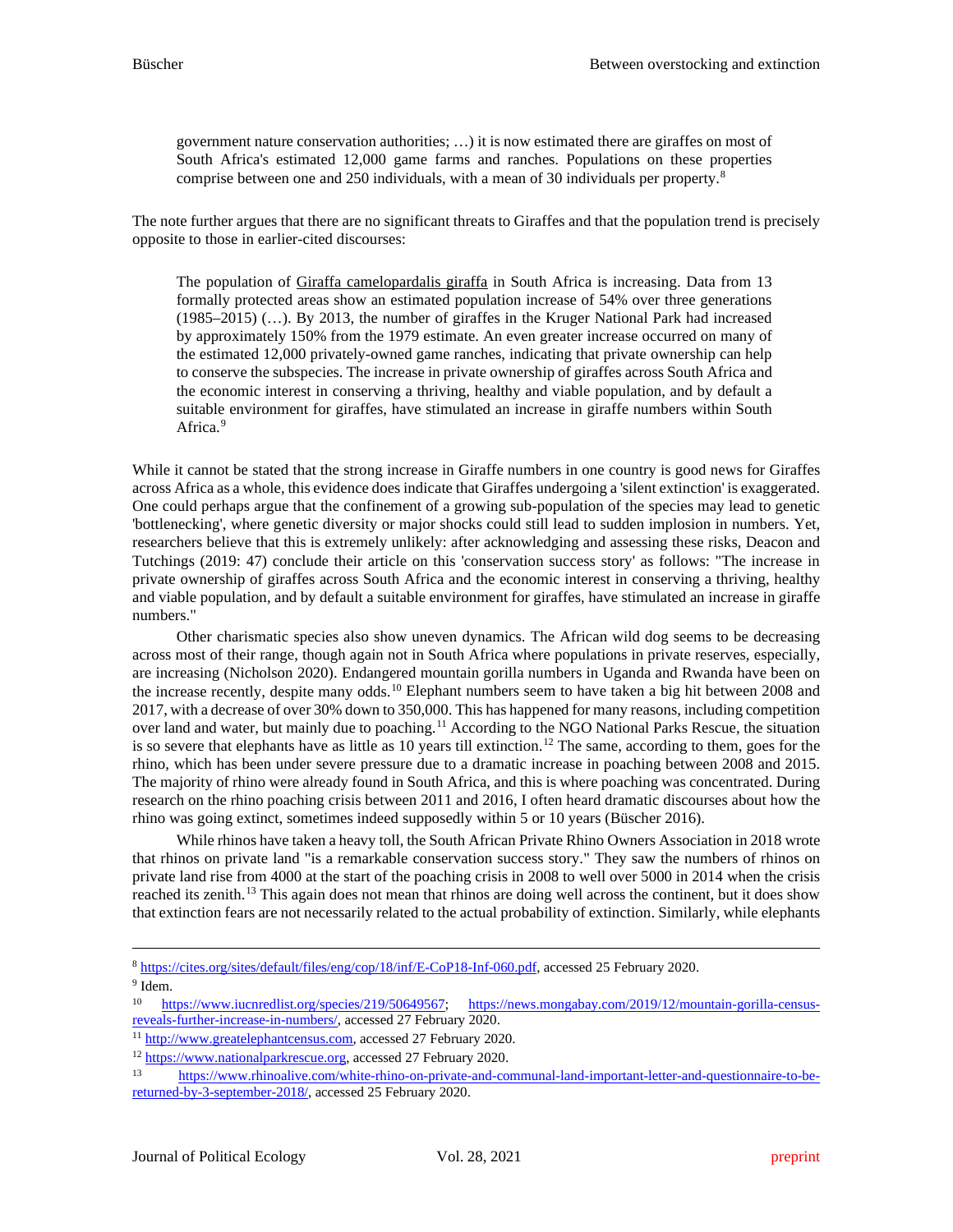are clearly under strain, the fact that very large herds remain in various parts of Southern Africa, and even stable or growing numbers in several countries, including South Africa, shows that it is not realistic to say that these animals will soon go extinct, even in the face of an overall decline (Louw *et al.* 2021). [14](#page-6-0)

To highlight one last charismatic example, the cheetah (Acinonyx jubatus) is interesting because its habitat needs are particular. Again "dramatic declines" were noted in a major article published in 2016 (Durant *et al.* 2016). This assessment emphasized that cheetahs are reliant on large territories and cannot depend on protected areas alone. And since land-use change is happening so rapidly across Africa, "a different approach may be needed to halt declines outside PAs and reduce impacts of edge effects on populations inside PAs to maintain connectivity and secure long-term viability of populations across large multiple-use landscapes." Hence, "new policy, management, and financial tools are needed that promote coexistence between people and wildlife outside and adjacent to PAs" otherwise "the future of wide-ranging and highly threatened species, such as cheetah, is in doubt" (Durant *et al.* 2016: 532). For species like cheetahs that rely on large range areas, smaller private reserves may not be able to sustain viable populations in the long term (*idem*). And while an estimated total number of 7,000 cheetahs in the wild does not mean they are near-extinct, this is a clear case where worrying species decline is linked to rapidly changing land-use across the African continent. Moreover, like with other species, there are several subspecies of cheetah – four to be precise – of which some are more threatened than others (including the Asiatic cheetah found only in Iran).

What about less high-profile examples? Extinction is not just about charismatic mammals. In fact, it is precisely the opposite (Lees *et al.* 2020). But since many non-charismatic species are not well studied (if at all), species numbers become even more problematic. Some of the available literature does suggest that many lesserknown species, including plants, have high extinction risks (UNEP 2016; Stévart *et al.* 2019). Yet here too there are rarely linear stories that end only one way; indeed, even many smaller or lesser-known species can survive in specific pockets if these are well protected, including in private reserves. This seems to be the case for reptiles in South Africa, though, again, not for all reptile species (Tolley *et al.* 2019). The point here is that generic declines and specific increases of species populations are both part of a broader context of the political economy of conservation in Africa, with South Africa playing a specific, important role. A closer look at species growth in relation to the privatization of nature helps to illuminate this broader context and the role of South Africa.

# **3. Species growth and the privatization of nature**

The private possession and use of wildlife, through hunting, tourism, estates, ranching, private reserves and more, is often seen as an antidote to species decline (Lindsey *et al*. 2009; Wilson 2016). In South Africa, this has a very particular and prominent history, as one of the most famous instances of this argument relates to the selling of rhinos to private owners in the 1960s and 1970s as part of the boosting of rhino numbers to save it from extinction (Player 2013). This effort, led by the famous conservationist Ian Player, is widely regarded as one of the biggest conservation successes of all time, and helped to build the argument that private possession of wildlife is seen as a solution to species decline. This point was often made by influential conservationists like Ian Player and continues to be repeated frequently. Take prominent game ranchers Pamela and Peter Oberem. According to them: "the principle of 'if it pays, it stays' once quoted by prominent South African conservationist Dr John Ledger, about the future of conservation in Africa, has proven to be correct" (Oberem and Oberem 2016: 10). As a result, since the 1960s, we have seen a steady growth of private possession, management and use of wildlife in South Africa and other countries in Southern Africa and beyond (Snijders 2012). Indeed, before we go into more detail about South Africa, it is important to note that this is not just a South African phenomenon, even though South Africa plays a crucial role in the wildlife economy of the continent as a whole.

One notable illustration of an organization that has made the *de facto* privatization of parks the core of their business model is the NGO African Parks Foundation (APF).<sup>[15](#page-6-1)</sup> APF now run 17 parks in 11 countries,

14

<span id="page-6-1"></span><span id="page-6-0"></span>[https://static1.squarespace.com/static/5304f39be4b0c1e749b456be/t/57c71f5fcd0f68b39c3f4bfa/1472667487326/GEC+R](https://static1.squarespace.com/static/5304f39be4b0c1e749b456be/t/57c71f5fcd0f68b39c3f4bfa/1472667487326/GEC+Results+Country+by+Country+Findings+Fact+Sheet_FINAL_8+26+2016.pdf) [esults+Country+by+Country+Findings+Fact+Sheet\\_FINAL\\_8+26+2016.pdf,](https://static1.squarespace.com/static/5304f39be4b0c1e749b456be/t/57c71f5fcd0f68b39c3f4bfa/1472667487326/GEC+Results+Country+by+Country+Findings+Fact+Sheet_FINAL_8+26+2016.pdf) accessed 27 February 2020. <sup>15</sup> [https://www.africanparks.org,](https://www.africanparks.org/) accessed 2 March 2020.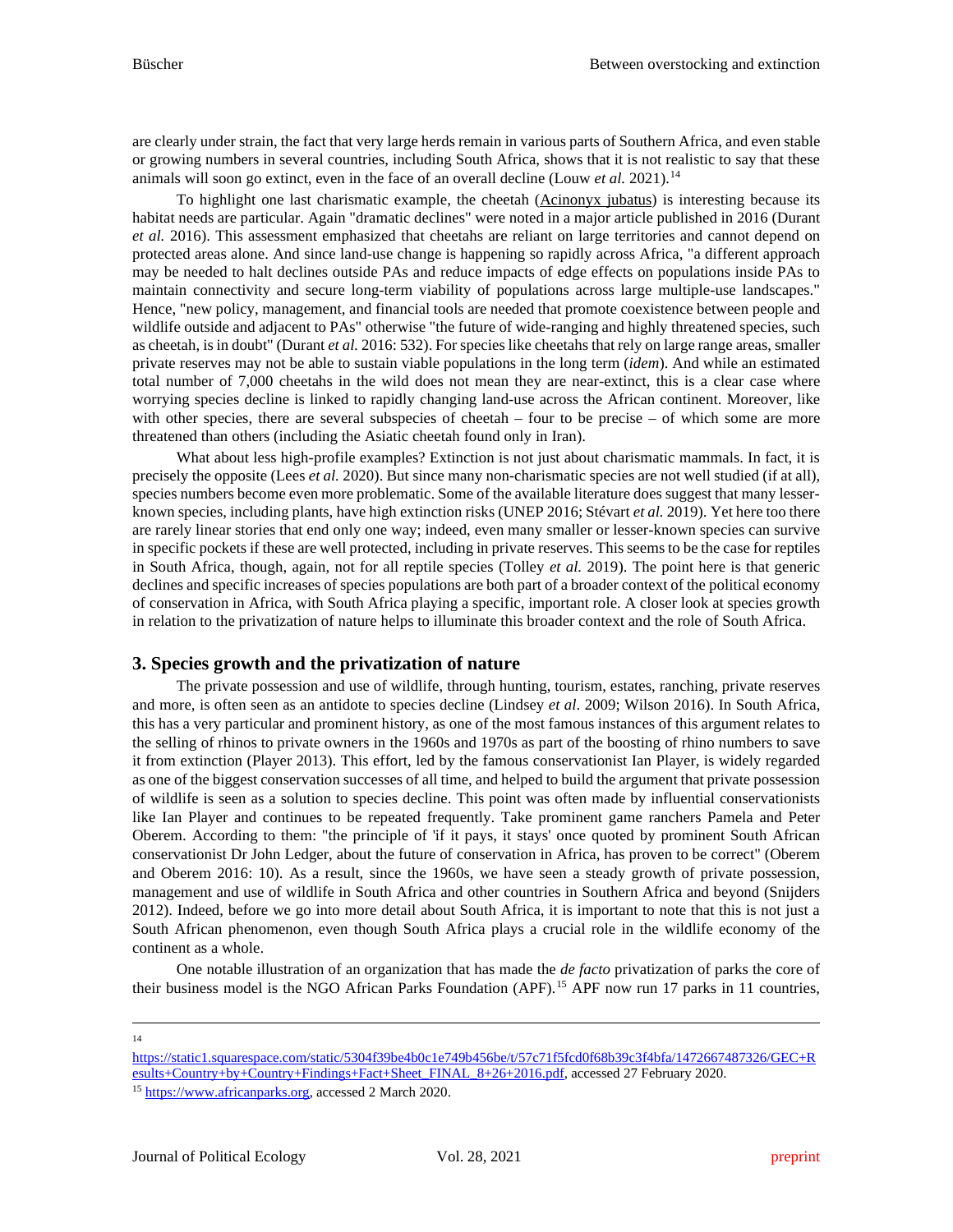including in Niger, Chad, Central African Republic and elsewhere, which they do on a long-term lease basis from the respective governments. They claim that they are effective because they have 'pioneered' a publicprivate partnership model for African conservation, "whereby African Parks maintains the full responsibility and execution of all management functions and is accountable to the government, who is the owner and who determines the policy."[16](#page-7-0) This is privatized management of public parks, with a strong emphasis on law enforcement and community engagement. According to APF, this has led to a sometimes-dramatic increase in wildlife, like for instance in the Majete reserve in Malawi:

Decades of lawlessness and poaching had seen the reserve's wildlife completely eradicated by the 1990s. This all changed in 2003, when African Parks assumed management of Majete, the first park to enter our portfolio. We immediately began to revive the park through a series of species reintroductions. Today, Majete is flourishing, so much so that wildlife is being moved to populate other parks and private reserves within the country[.17](#page-7-1)

Next to APF, there are also many other private reserves and conservancies, like those in Laikipia county in Kenya, including the famous Ol Pejeta (home of the last northern white rhinos; see Bersaglio and Margulies 2021) and several public parks that are de facto private-run due to the almost complete take-over of foreign management, like in the Virunga National Park in the DRC (Marijnen and Verweijen 2016).<sup>[18](#page-7-2)</sup> In Southern Africa, countries like Botswana, Zambia and Namibia have also seen a rise in private reserves (Lindsey *et al.* 2009), which in some cases follow a long history of developing profitable, state-led wildlife economies (Mogende and Ramutsindela 2020). All this has resulted in sometimes spectacular species growth. On this basis, some analysts look to Southern Africa as an example to promote the privatization of nature elsewhere:

Lands that were formerly dedicated to domestic livestock enterprise have converted to wildlife conservation on a grand scale (…) and southern Africa has more wildlife than 100 years ago, which stands in contrast to the declining wildlife that is owned by the State elsewhere in Africa (…). Indeed, the policy has been so successful that populations of some species are increasing exponentially (…) and a collapse in prices and numbers is possible. (Wilson *et al.* 2016: 3)

The article is referring to the large-scale transition from productive agricultural farms to game farms and private nature reserves, of which there are now an estimated 12,000 in South Africa alone.[19](#page-7-3) As Brooks *et al*., also reflecting on this trend, note:

Over the past two decades, private game farms have become an increasingly dominant feature of the South African countryside. The driving forces behind this move by landowners from conventional agricultural operations to various forms of wildlife-based enterprise are complex, the result of a range of global economic imperatives intersecting with local socioeconomic pressures and concerns. Clearly one of the key drivers is tourism. (Brooks *et al.* 2011: 260)

As they further emphasize, private landowners "grasped the opportunity to benefit from the growing ecotourism-based leisure market" (idem: 261) and so further experimented with various forms of the use and private profiting of wildlife. As part of this process, species growth became an explicit goal, so encouraging

<span id="page-7-0"></span><sup>16</sup> [https://www.africanparks.org/about-us/our-story/the-african-parks-model,](https://www.africanparks.org/about-us/our-story/the-african-parks-model) accessed 2 March 2020.

<span id="page-7-1"></span><sup>&</sup>lt;sup>17</sup> [https://www.africanparks.org/the-parks/majete,](https://www.africanparks.org/the-parks/majete) accessed 2 March 2020.

<span id="page-7-2"></span><sup>&</sup>lt;sup>18</sup> The set-up of the Virunga park is complex and although it is a national park, the private Virunga Foundation holds a lot of power in the management set-up, which Marijnen and Verweijen (2016) argue, leads to a major emphasis on marketization and green militarization of the park.

<span id="page-7-3"></span><sup>&</sup>lt;sup>19</sup> [https://cites.org/sites/default/files/eng/cop/18/inf/E-CoP18-Inf-060.pdf,](https://cites.org/sites/default/files/eng/cop/18/inf/E-CoP18-Inf-060.pdf) accessed 28 February 2020. This number means a rapid growth from the 399 properties devoted to wildlife in 1974 (Snijders 2012: 92).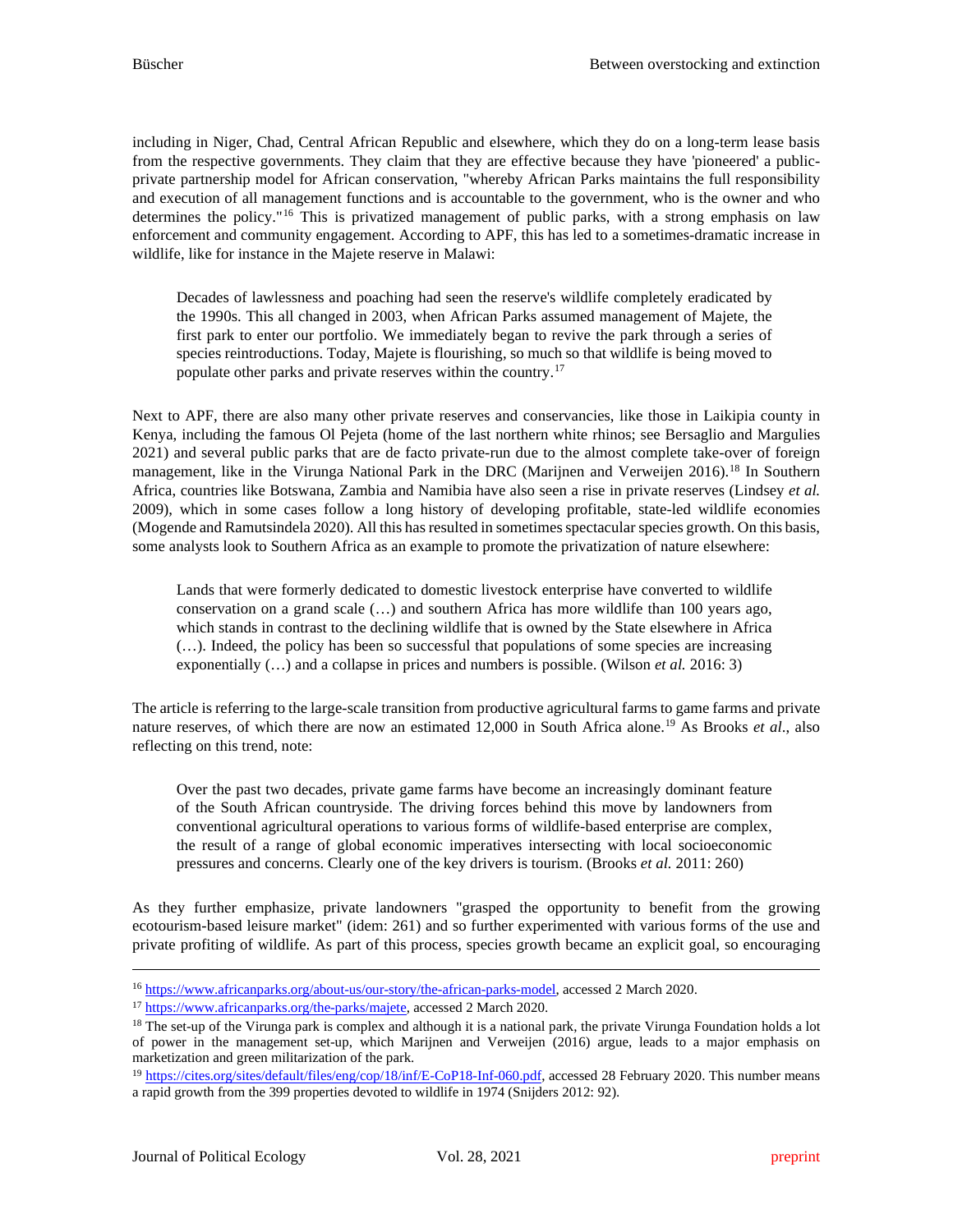wildlife ranching as a related industry (Lindsey *et al.* 2009; Oberem and Oberem 2016). As noted, this became so successful that new problems started to occur:

Legislative changes during recent decades resulted in a massive shift away from livestock towards game ranching in southern Africa, resulting in significant increases in the abundance and distribution of many wildlife species. However, there are problems associated with game ranching from a conservation perspective, including persecution of predators, overstocking, introductions of exotic species and genetic manipulation of 'huntable' species (Lindsey *et al.* 2009: 99).

In response, the authors suggest that adjoining private reserves should consider forming conservancies to overcome some of these problems. Conservancies are multiple, conjoined properties without internal fencing and can so, according to Lindsey *et al* (2009), better balance the numbers of species and be more tolerant of predators. This in turn, they and others argue, is good for ecotourism and hunting, which may stimulate local community development and 'decent jobs' as well (idem; Oberem and Oberem 2016: 11). Brooks *et al*. (2011), who have looked into this premise, are more skeptical and note many problems related to community development and jobs in the wildlife sector. This is an important issue I will come back to below. The remainder of thissection first relates how and why the South African government aims to further stimulate the privatization of wildlife through the development of a broader 'biodiversity economy.'

South Africa is both highly biodiverse and the most developed country in the continent, giving it particular abilities and possibilities that allow it to further profit from wildlife (Kamuti 2015). It is 'welldeveloped' overall, and contains tourism infrastructures and many other (tourism) attractions to make it an appealing place to visit for many western and other tourists (Van Amerom and Büscher [20](#page-8-0)05).<sup>20</sup> The private wildlife industry has been strong for a long time and gaining confidence due to its growth and success. It has also led its representatives to put much pressure on the South African government to come with an enabling policy framework that would allow them to grow and develop further, become more profitable and so contribute to the South African economy and job-creation (Snijders 2012). [21](#page-8-1) One of the responses has been the launch and development of a general policy of encouraging the growth of the South African 'biodiversity economy.' In 2016, this led to the launch of the National Biodiversity Economy Strategy (NBES; DEA 2016), which further develops distinct bioprospecting and wildlife economies. I will focus on the latter, about which former Environment Minister Molewa remarks that (DEA 2016: iii):

Over the period 2008-2013, the total Wildlife Industry market has grown by more than 14% per year. To understand the future growth potential of this sector, it is important to first understand how this growth was comprised. This growth comprised an average annual growth exceeding 6% in domestic hunting, a decrease in international hunting, and an exponential growth in live auction sales. It is likely that the increase in the domestic hunting market would continue. International hunting has reduced since 2008, evidently as a result of the global economic crisis, and thus holds a very significant growth potential as the international economy stabilises and grows, at least on par with domestic hunting. The growth in live auction sales has experienced unprecedented growth over the past 5 years, mostly likely driven by new investments in the Wildlife Industry. It is likely that this market segment will stabilise and that annual growth will thus also stabilize at normal levels. Based on these figures, it is likely that the consolidated

<span id="page-8-0"></span><sup>&</sup>lt;sup>20</sup> The numbers of non-western tourists, including from the middle east, India and other parts of Asia, but also elsewhere, has increased over the last years, though not in large numbers. See: [https://www.southafrica.net/gl/en/corporate/page/international-tourist-arrivals-report,](https://www.southafrica.net/gl/en/corporate/page/international-tourist-arrivals-report) accessed 20 July 2021. All numbers have seen dramatic declines in 2020 and 2021 due to the SARS-CoV-2 pandemic.

<span id="page-8-1"></span><sup>&</sup>lt;sup>21</sup> This was very visible, for example, during the 2016 CITES conference of parties in Johannesburg, attended by the author, where private wildlife spokespeople were very active in pushing discourses to get the government to act to facilitate and enable the industry.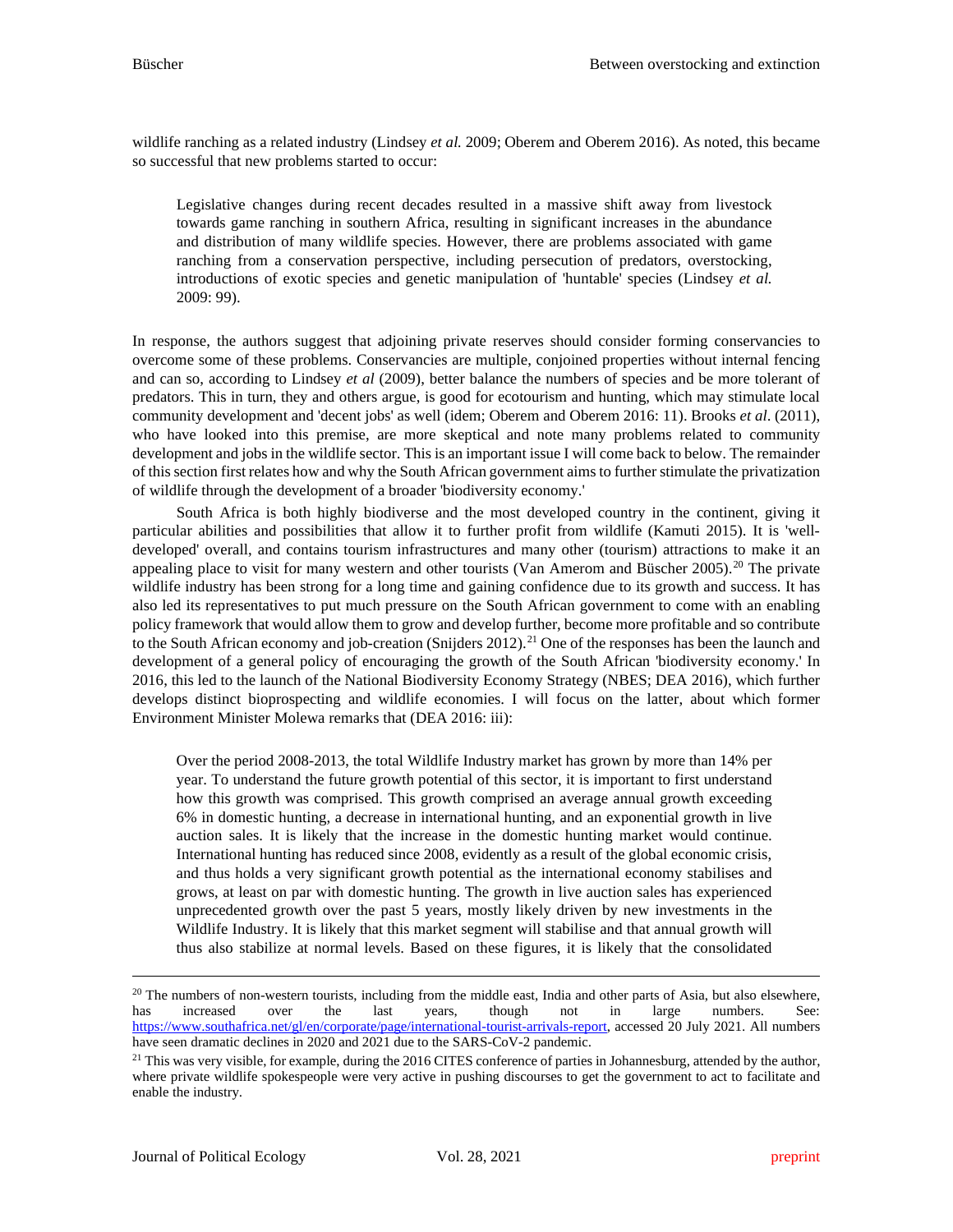Wildlife Industry has the potential to experience a weighted average annual growth rates between 4 %-14 % per year over the next 14 years.

What is important about the 97-page NBES is that it is not just an overarching government strategy for the biodiversity sector. Rather, it aims to transfer this entire sector into a broader *economy* across the agricultural, eco-tourism and conservation domains that is supposed to play an important part in the South African economy as a whole (DEA 2016: 18). Moreover, it aims to build income-earning opportunities for poor, rural populations and so tie significant segments of society into a broader economy dependent on biodiversity and (the growth of) wildlife. This is clear from the executive summary (DEA 2016: v): "NBES has set an industry growth goal stating that by 2030, the South African biodiversity economy will achieve an average annualised GDP growth rate of 10% per annum. This envisioned growth curve extends into the year 2030 and is aligned to the efforts of the country's National Development Plan, Vision 2030." To achieve this and ensure poverty reduction and job creation, the strategy has a strong vision for turning rural marginalized people into neoliberal entrepreneurs, as emphasized by Minister Molewa's forward (DEA 2016: iii-iv):

This Strategy will not only assist South Africa's transition to Green Economy, but will also play a bigger role for livelihoods in job creation and poverty reduction, especially for rural communities, as most of the indigenous biological resources surrounds these communities. This Strategy will also play a major role in the transformation of the economy by motivating marginalised individuals to start their own biodiversity-based enterprises, as well as enhancing the entrepreneurial spirit of current players in the sector, thus, creating an appreciable and sustainable economic presence.

As so often, this neoliberal discourse and the grand 'economy of expectations' attached to it are starkly different from the realities they purport to intervene in and transform. Below, I will touch on several of these. For now, it is important to emphasize that investment in and pressure on the sector to grow is expected to continue to increase tremendously in the coming decade. Indeed, the government and the 'wildlife forum' it has established, have already gone all out to organize several 'biodiversity economy indaba's' (meetings)<sup>22</sup>, publish research and strategy documents, bring players together and develop marketing and publicity materials, including to convince 'marginalized individuals to start their own biodiversity-based enterprise', as illustrated in Figure 1.

Whether or how this wildlife economy works out and meets the expectations, especially given the dramatic disruptions to 'conservation business as normal' due to the SARS-CoV-2 pandemic, is an important question I will return to. Important for now, however, is that when an entire economy is being built on the premise of tradable, visible, exploitable and augmentable wildlife, it must ensure that this wildlife is indeed available and abundantly so. Short of a (perhaps not unthinkable) disaster like a super virus that kills most wildlife, it therefore seems likely that there will be a lot of investment in ensuring not just the survival of species, but indeed the growth and adequate population management of species, including on genetic levels. This became clear in July 2020 when the South African Department of Environment, Forestry and Fisheries announced a 'reprioritization' of its budgets for a 'nature-based post Covid-19 recovery.' As the Minister announced, because of the "the important role that the biodiversity economy plays in the country's development plan", substantial investments are made into the sector to ensure the 'sustainability of our protected areas' as well as "the future sustainability of our contribution to nature-based tourism and its longer term employment potential."[23](#page-9-1) A year later, in May 2021, the Minister concretized the expected results: "The Biodiversity Economy is expected to create 110,000 new jobs by 2030 and contribute an additional R47 billion to GDP."[24](#page-9-2)

<span id="page-9-0"></span><sup>&</sup>lt;sup>22</sup> [https://www.environment.gov.za/event/deptactivity/3rdbiodiversity\\_economyindaba,](https://www.environment.gov.za/event/deptactivity/3rdbiodiversity_economyindaba) accessed 28 February 2020.

<span id="page-9-1"></span><sup>&</sup>lt;sup>23</sup> See [https://www.environment.gov.za/mediarelease/creecy\\_covid19revised\\_budgetvote202021,](https://www.environment.gov.za/mediarelease/creecy_covid19revised_budgetvote202021) accessed 19 August 2020.

<span id="page-9-2"></span> $^{24}$  [https://www.gov.za/xh/node/806695,](https://www.gov.za/xh/node/806695) accessed 21 July 2021.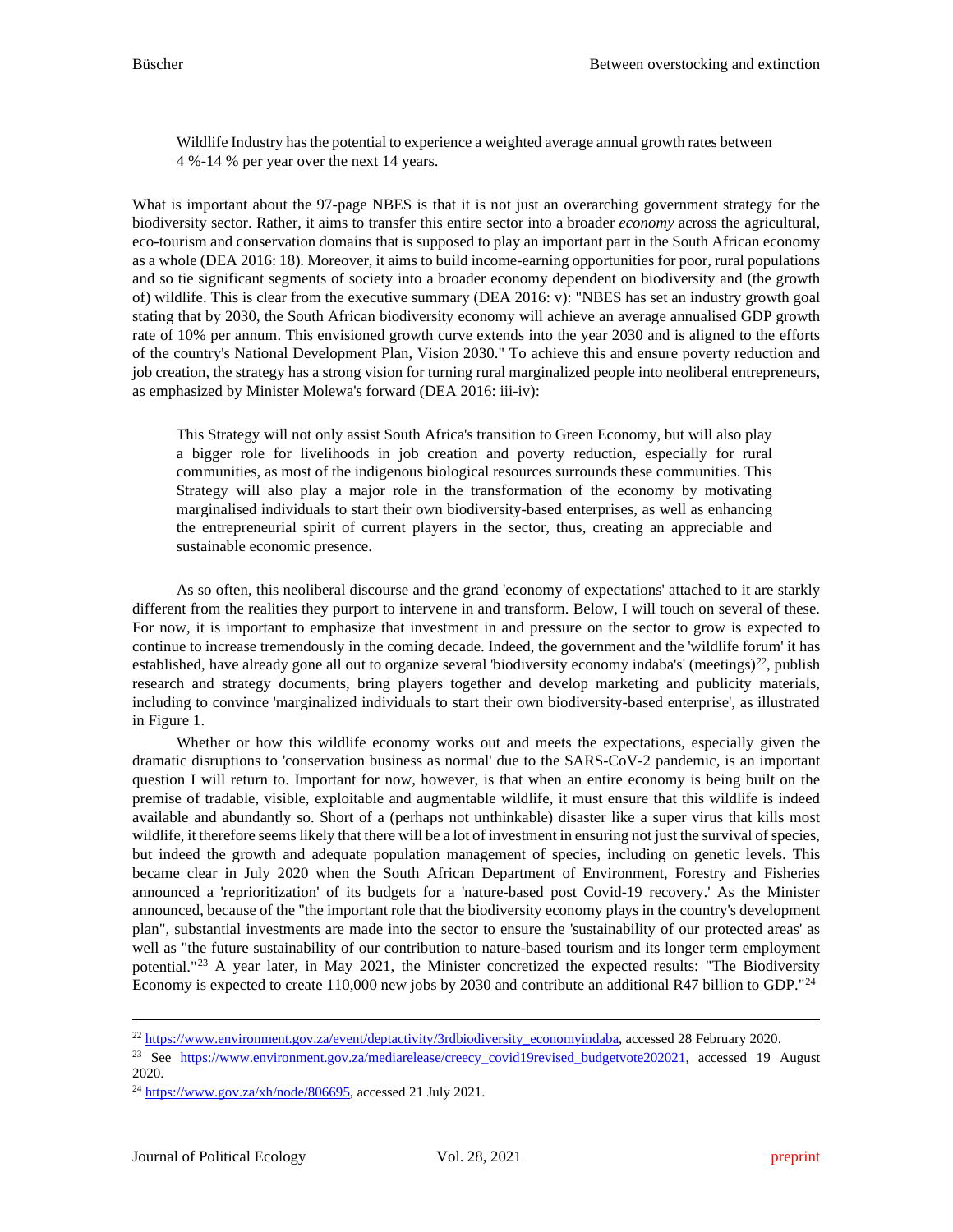



Hence, instead of tempering high expectations in the face of potential major disruptions, the SARS-CoV-2 crisis is used to further intensify the pressure on the biodiversity economy. Consequently, it stands to be assumed that the biopolitics of wildlife in South(ern) Africa will also intensify drastically, and that this may indeed lead to thriving and growing wildlife populations in many different reserves in the region (with potential knock-on effects following the translocation of animals from South Africa to reserves in other parts of Africa).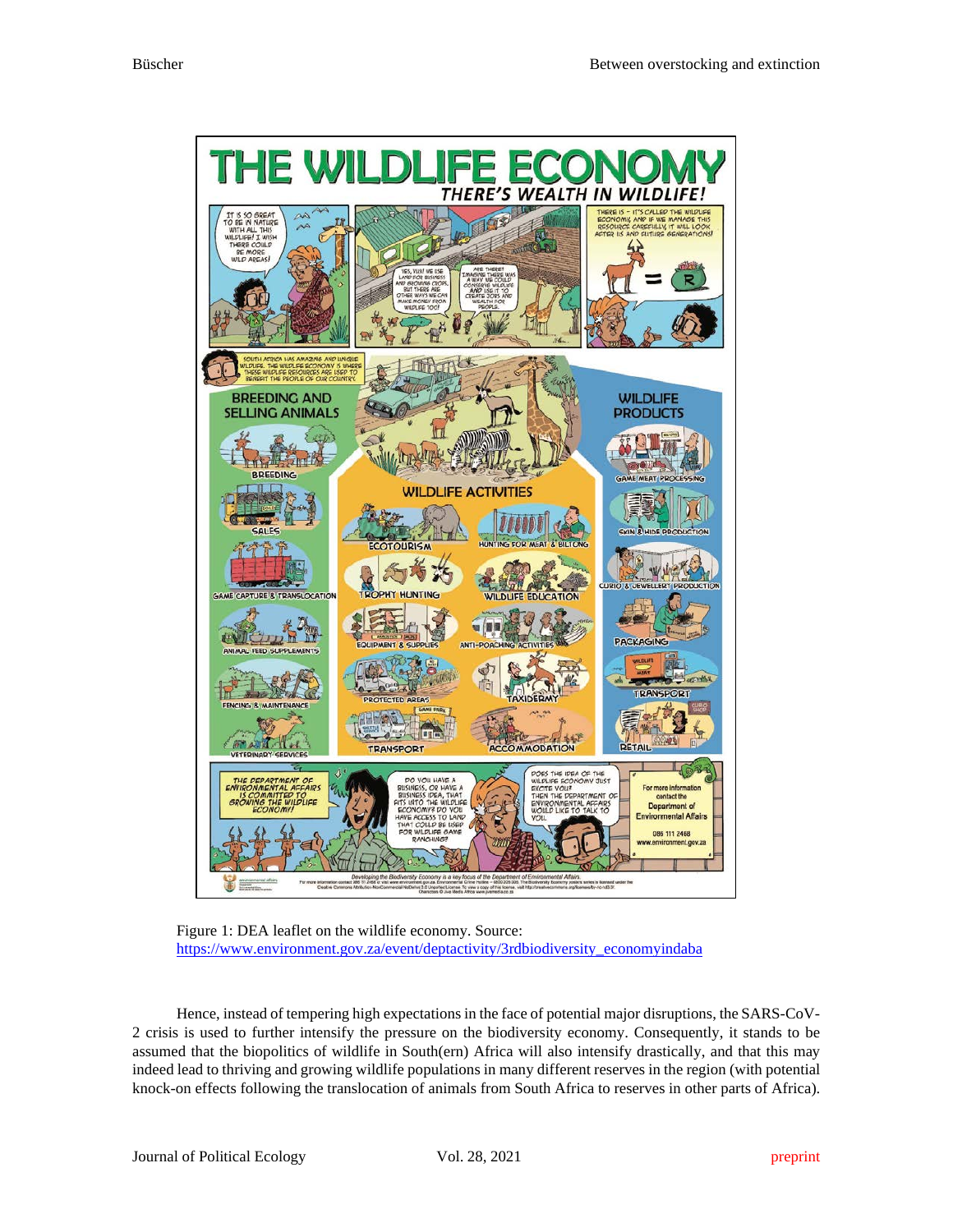At the very least, it will be highly unlikely that the major charismatic species this entire industry depends on, including the lion, elephant, giraffe, rhino and others, will go extinct soon. What seems more likely is that they will become more concentrated into distinct regions that contain highly 'stocked', intensely managed reserves. One of the most prominent of such regions is the Hoedspruit area in the Greater Kruger region.

## **4. Hoedspruit: the wildlife haven**

Hoedspruit is a small village west of the Kruger National Park (Figures 2 and 3). A quiet backwater only 20-25 years ago, Hoedspruit has grown rapidly into the center of the most important wildlife economy region in South Africa (Thakholi 2021b). The town calls itself a 'wildlife haven' and is surrounded by private nature reserves and smaller, so-called 'wildlife estates': fenced lifestyle estates where one can live surrounded by wildlife.

It is these wildlife estates and surrounding private reserves and its proximity to the Kruger Park that has allowed the town to grow massively and rapidly.<sup>[25](#page-11-0)</sup> Different types of people, including investors, pensioners, wildlife professionals but also families, have purchased houses in these estates and also started investing in Hoedspruit, including building schools, restaurants, shops and other infrastructure, which drew further development and people.<sup>[26](#page-11-1)</sup> Most major South African real-estate companies have offices in Hoedspruit and advertise 'environmental', 'safe' and 'peaceful' living in a town with all necessary modern amenities, including a small airport.[27](#page-11-2) Still, the major attraction for the region is how the Kruger National Park works as a 'capitalmultiplier.' Take Blyde Wildlife Estate, one of several wildlife estates close to Hoedspruit:

Only 65 km from Blyde Wildlife Estate is Kruger Nationalpark *[sic]*, which not without reason is South Africa's proudest and main visitor attraction. With its 20,000 km² we are not only talking about the country's largest safari area, but also the largest game reserve in the world, which can muster the largest concentration of mammals including approx. 8,000 elephants, 2,500 white rhinos, 13,000 gnus and 900 sable antelopes just to mention a few. Here we are talking about the world's largest interconnected natural areas, where the wildlife can live undisturbed by man under protected conditions.<sup>[28](#page-11-3)</sup>

While these claims are hard to verify and probably quite unsubstantiated, the broader point for this article is not whether these numbers about species match exactly with reality. It is rather that the dense and growing numbers of wildlife reserves and estates, the large ecotourism sector and the very lively wildlife ranching sector in the area all make for a large focus on species breeding and growth in species numbers. Indeed, in several interviews, it was explicitly mentioned that many reserves are more about stocking and sometimes even 'overstocking', than about conservation.<sup>[29](#page-11-4)</sup> One estate agent even referred to this as the 'dark side' of the estates. This 'dark side' of (over)stocking is specifically related to the above-mentioned charismatic species as well as the ungulates they live with and prey on. This again shows that in selected pockets of the continent, strong species growth is not only happening but the basis for a broader economy more generally. It also further increases the pressure to ensure that at least the main charismatic African savannah species will not go extinct.

Due to all these factors, it is also clear that the Hoedspruit area, as part of the Greater Kruger region, is critical within the broader South African Wildlife Economy Strategy (DEA 2016: 9). It is where much capital is based, where different activities come together and from where many important players in the wildlife

<span id="page-11-0"></span> $25$  These wildlife estates are part of a larger trend in South Africa of the development of 'eco-estates' around major urban centres that also focus on nature-based lifestyles for 'largely white elites' (Ballard and Jones 2011).

<span id="page-11-2"></span><span id="page-11-1"></span><sup>26</sup> Interview real-estate developer, 11 January 2017, Hoedspruit, South Africa. See also Thakholi 2021b.

<sup>&</sup>lt;sup>27</sup> See, for example[, https://www.remax.co.za/property/for-sale/south-africa/limpopo/hoedspruit/,](https://www.remax.co.za/property/for-sale/south-africa/limpopo/hoedspruit/) accessed 4 March 2020. <sup>28</sup> [http://www.blyde.dk/the\\_area.html,](http://www.blyde.dk/the_area.html) accessed 23 April 2017.

<span id="page-11-4"></span><span id="page-11-3"></span><sup>&</sup>lt;sup>29</sup> Interview estate agent, 10 January 2017, Hoedspruit, South Africa. Oberem and Oberem (2016) also talk about (over)stocking being an issue in wildlife ranching, though others question the extent to which this takes place as they believe this would be an example of 'bad management' (interview by Dr. Stasja Koot with wildlife consultant and Hoedspruit resident, 10 November 2017). Thanks to Dr. Koot for permission to refer to this interview.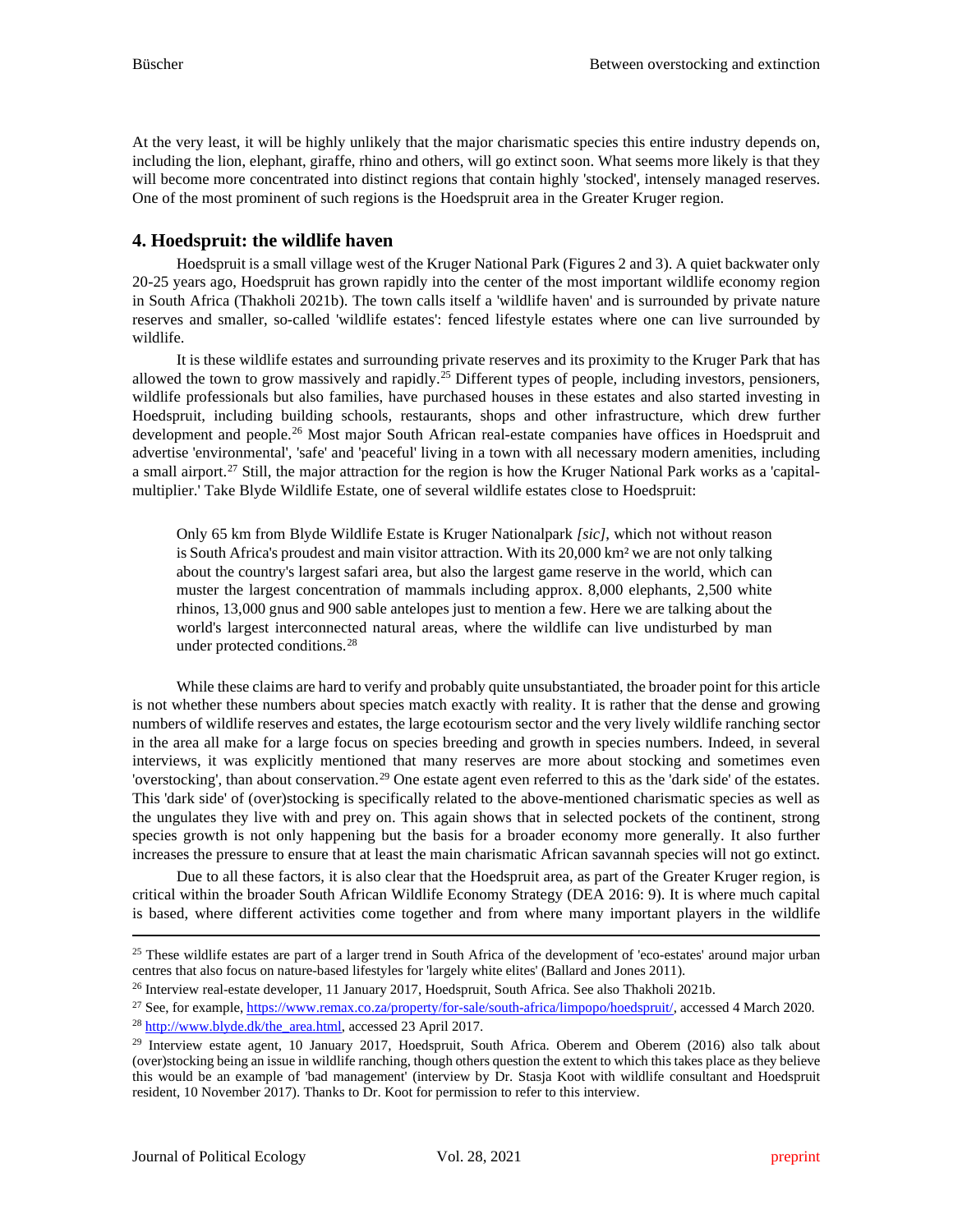economy operate. In the next Section, I will reflect on what this means in terms of the broader wildlife geographies and the question of extinction in Africa as a whole. For now, I want to discuss what the article alluded to several times already: whether the booming wildlife economy can live up to its social expectations, especially in relation to community development and upliftment.



Figure 2: Hoedspruit location overview. Source:<http://www.hoedspruit.co.za/contextual.html>

Based on research since 2016 in this region by myself and colleagues, especially the research done by Lerato Thakholi (see her article in this special issue: Thakholi 2021a; also Thakholi 2021b), it is clear that the social situation in the Hoedspruit area is dire and highly unequal in racialized but also gendered ways. As Thakholi details in her article, unemployment is high (higher than the national average), the general forms of labour and jobs in the wildlife economy are poorly paid, highly insecure and come with much pressure and anxiety. One major source of this anxiety is that laborers in the private wildlife industry have started to be regularly polygraphed because of measures to curb rhino poaching, which escalated in the late 2000s (Thakholi 2021b: 7). All this comes within a context that is highly skewed in favor of white investors and national or global elites *vis-à-vis* local black people who have been historically dispossessed (Thakholi 2021a; Koot 2021; see also Mogende and Ramutsindela 2020, for a similar argument about Botswana).

The critical element undergirding these dynamics is (access to) land. All the land around and in Hoedspruit town is private and mostly in the hands of wealthy whites. This was mentioned, for example, by a staff officer from the local municipality:

The only challenge is land; the moment that there is land, the town can grow; the reason why we don't have land is that the whites don't want to sell the land, they want to control the town; Hoedspruit is unique in that there is no township settlement, but if we would have that we could promote work much more; but also for people to work where they live and vice-versa; and then they don't have to take the buses, which also impact the environment. And the thing of traveling also causes lots of accidents; so it really has a negative impact on people.<sup>[30](#page-12-0)</sup>

<span id="page-12-0"></span><sup>&</sup>lt;sup>30</sup> Interview Staff Officer Maruleng Municipality, 12 May 2017, Hoedspruit, South Africa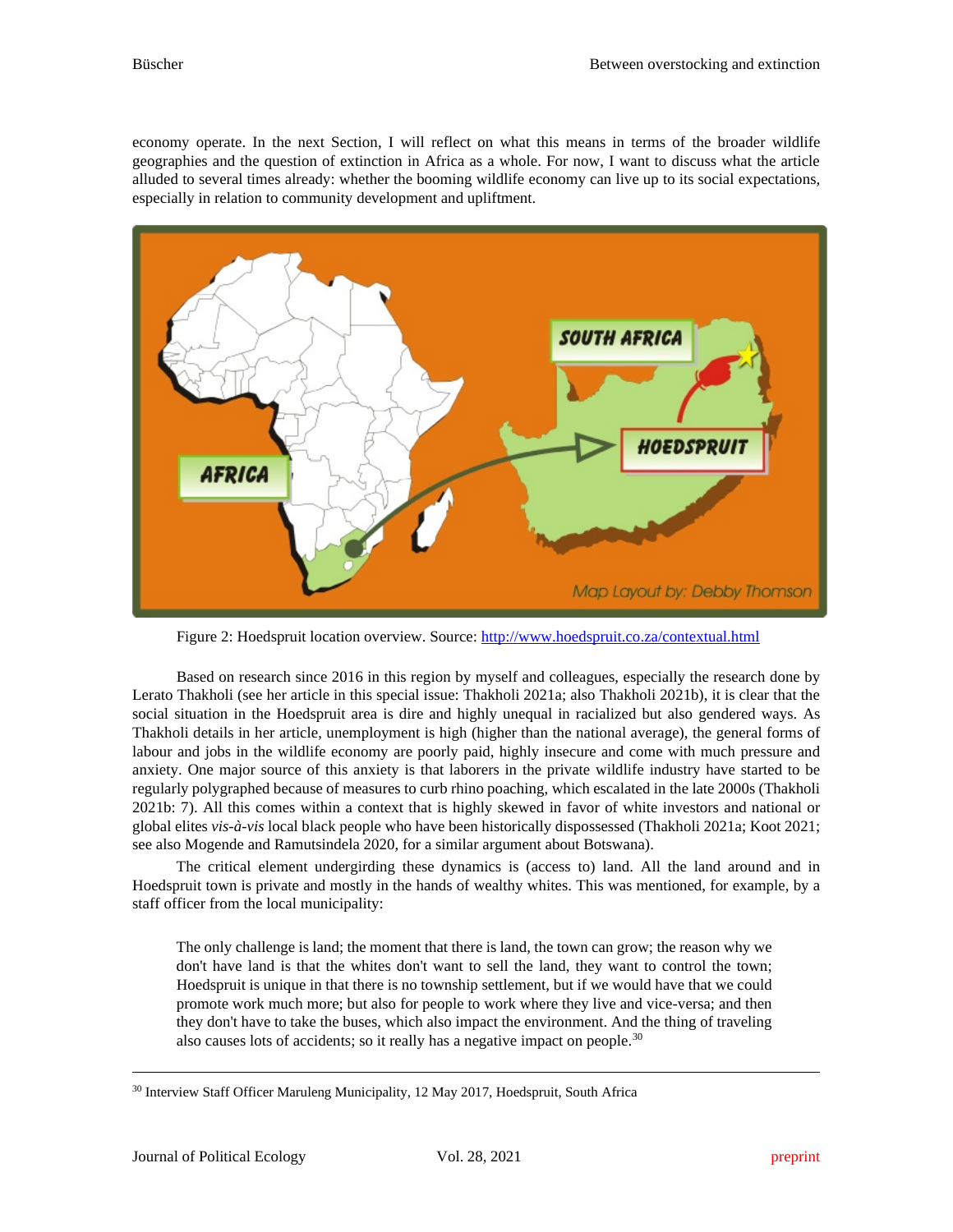As this staff officer also mentions, there is no space for low-cost housing, which means that most of the people who work in and around Hoedspruit's wildlife economy have to be bussed in and out every day from two former homeland areas called 'The Oaks and the Willows' and the Bushbuckridge area, both of which are about 30-40 km away. This leads to further insecurity, road safety hazards, as well as high transport costs for many laborers, which takes away from their already meagre salaries.



Figure 3: Hoedspruit location detail. Source:<http://www.hoedspruit.co.za/recommended.html>

The critical element undergirding these dynamics is (access to) land. All the land around and in Hoedspruit town is private and mostly in the hands of wealthy whites. This was mentioned, for example, by a staff officer from the local municipality:

The only challenge is land; the moment that there is land, the town can grow; the reason why we don't have land is that the whites don't want to sell the land, they want to control the town; Hoedspruit is unique in that there is no township settlement, but if we would have that we could promote work much more; but also for people to work where they live and vice-versa; and then they don't have to take the buses, which also impact the environment. And the thing of traveling also causes lots of accidents; so it really has a negative impact on people.<sup>[31](#page-13-0)</sup>

<span id="page-13-0"></span><sup>&</sup>lt;sup>31</sup> Interview Staff Officer Maruleng Municipality, 12 May 2017, Hoedspruit, South Africa.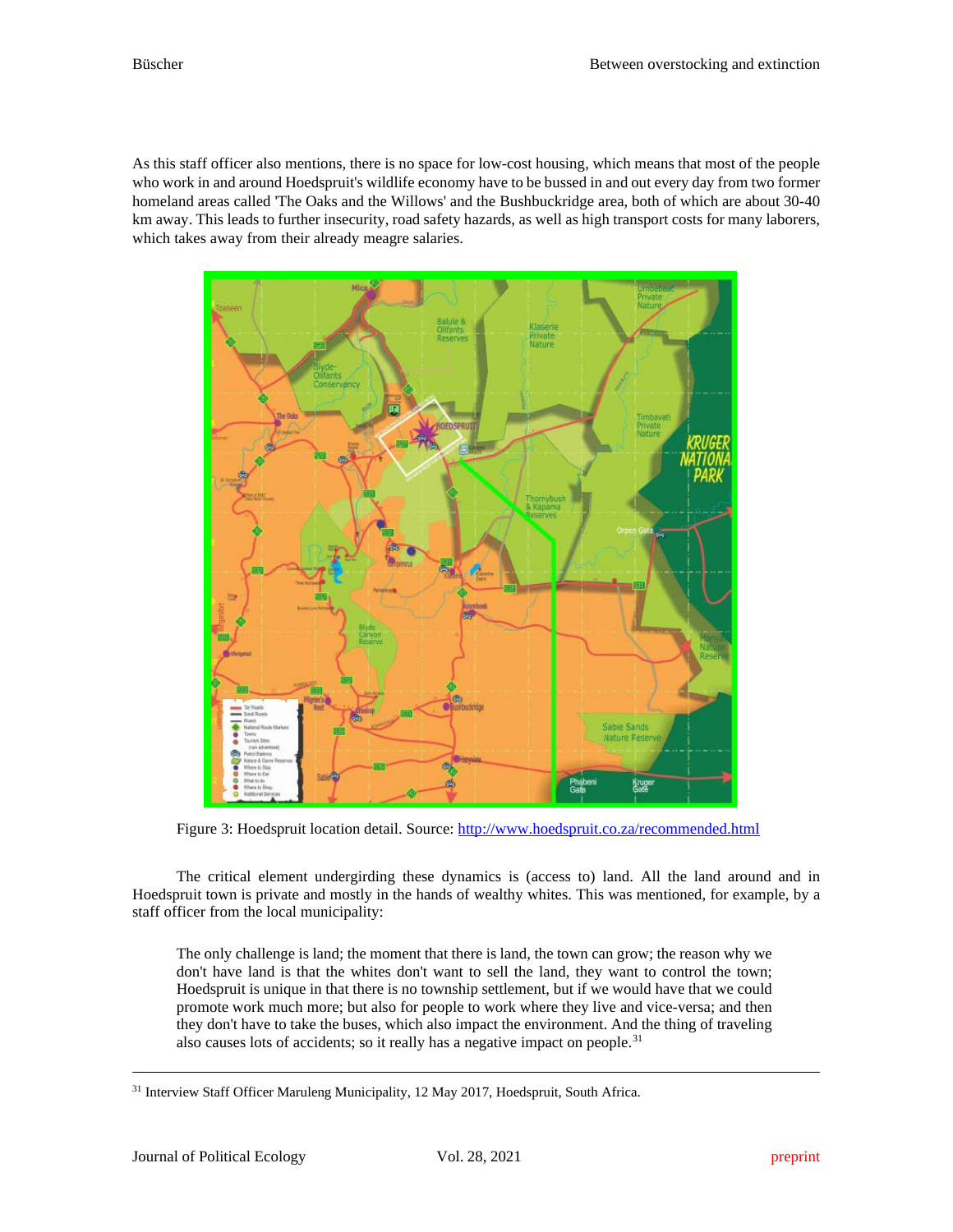As this staff officer also mentions, there is no space for low-cost housing, which means that most of the people who work in and around Hoedspruit's wildlife economy have to be bussed in and out every day from two former homeland areas called 'The Oaks and the Willows' and the Bushbuckridge area, both of which are about 30-40 km away. This leads to further insecurity, road safety hazards, as well as high transport costs for many laborers, which takes away from their already meagre salaries.

The situation is therefore quite desperate in the area, leading Thakholi (2021a; 2021b) to refer to this as a socio-economic crisis situation. Yet, many whites in the area do little to *fundamentally* change the situation. One influential real-estate mogul was blunt about this, stating in an interview: "we have the former homelands, Oaks and Willows and Bushbuckridge, where people stay and own land, so they want to return there, and don't really want to live in Hoedspruit, so this enables Hoedspruit to remain as it is, which is a good thing."<sup>[32](#page-14-0)</sup> Another example comes from Zandspruit wildlife estate, a more upmarket estate in Hoedspruit. Whilst doing a tour of the property with one of the developers, I was told that the owner got lucky in buying the property even though it could have been bought by the municipality, which ended up not happening. This, according to the developer, was very fortunate, because the other plan for the area was to develop low-cost housing, and this, according to him, "would have killed the town." He continued by saying that if the land would have been bought by the municipality, there would have been a massive influx of poor people and that it would have been a 'mess with too many houses' and 'chaos.' He concluded that it was fortunate that this did not happen.<sup>[33](#page-14-1)</sup>

The skewed land ownership was a key issue throughout my research in the area, and how this stopped the municipality from providing housing for poorer segments of society, leading to a form of 'green apartheid' where social and racial divisions are extremely stark (Koot *et al.*, in submission). This strong statement is further reinforced by research findings that indicated that the social benefits from the wildlife economy are deeply racially skewed and that there are few black 'entrepreneurs' able to develop significant businesses as per the DEA leaflet above, although there are obviously some.<sup>[34](#page-14-2)</sup> Most black entrepreneurs continue to depend on lowwage activities, like selling curios or other forms of informal labor. And while this does not mean that black entrepreneurs are (always) rejected, the ones able to move from marginalized and low-income activities to the center of the wildlife economy in the Hoedspruit area seem to be few.

All this should not be surprising, certainly not to those who study the broader South African post-Apartheid context, where dire social situations and inequalities continue to be rife, and have sometimes worsened in recent years (Von Schnitzler 2016; Marcatelli and Büscher 2019). It is also not surprising in the context of broader theories of uneven capitalist development (Harvey 2006; Smith 2008). One of the core elements of these theories is that capitalist development is characterized by social and other forms of unevenness, and that these map onto other (racialized, gendered, historical) forms of unevenness. In the case of the wildlife economy in the Hoedspruit area, this leads to a situation where the profitability of the wildlife economy is enhanced by the presence of a large surplus population of marginalized people, desperate for any form of income. Even worse, as I have shown, influential segments of the white wildlife economy elite deliberately try to keep it that way. Yet this is but one element of the broader intensification of uneven wildlife geographies in Africa.

#### **5. The intensification of uneven wildlife geographies**

How do the above empirical dynamics fit within a broader political ecology of wildlife decline and extinction fears in the continent as a whole? I argue that these uneven dynamics are a logical part of the capitalist intensification of uneven wildlife geographies in Africa. This has two main elements: the overall push for the further integration of Africa into broader patterns of global capitalist development, and the role that wildlife and related sectors play in this. The first relates to the dynamic of the 'New Scramble for Africa' that many have written about (Carmody 2017) and that itself is an intensification of older colonial and postcolonial dynamics of exploitation of Africa and its resources (Rodney 1972; Büscher 2012; Mbembe 2016). These historical and

<span id="page-14-0"></span><sup>32</sup> Interview real-estate developer, 11 January 2017, Hoedspruit, South Africa.

<span id="page-14-1"></span><sup>&</sup>lt;sup>33</sup> Participatory observation, Zandspruit estate, 30 August 2017, Hoedspruit South Africa.

<span id="page-14-2"></span><sup>34</sup> See, for example[, https://hoedspruit.net/tours/wild-olive-tree-camp/,](https://hoedspruit.net/tours/wild-olive-tree-camp/) accessed 21 July 2021.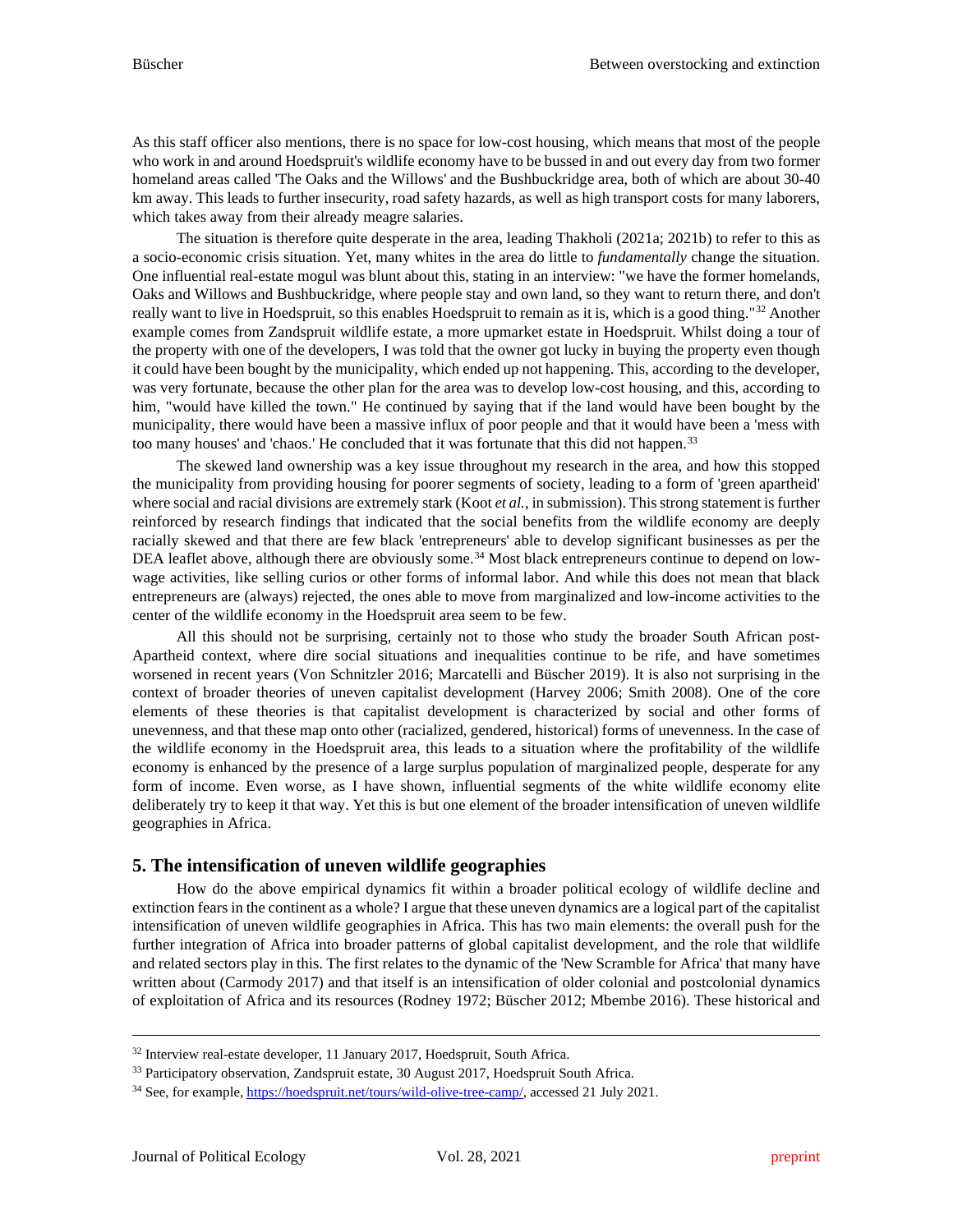contemporary global dynamics of accumulation are critical to place the ongoing 'New Scramble' in context, as argued by Ayers:

Integral to this worldwide strategy of accumulation have been profound changes in the social, technical and spatial organisation of capitalist production, encompassing three interconnected processes: firstly, manifold defeats of labour and the emergence of new chasmic levels of inequality; secondly, a shift to lean production and industrial restructuring; and thirdly, the spatial reorganisation of global capitalism and intensified processes of 'primitive accumulation' (…). It is in such interconnected processes, particularly the spatial reorganisation of global capitalism and intensified processes of primitive accumulation, the article contends, that the 'new scramble for Africa' is to be more adequately understood. (Ayers 2013: 237)

It follows that the ongoing scramble for Africa as part of the intensifying capitalist uneven development of the continent has major consequences for land use and for the environment, broadly defined. With increasing industrialisation, trade, infrastructural and general (though highly uneven) economic development across the continent, lands for conservation and species are under increasingly intense pressure. According to UNEP's 2016 regional assessment for Africa:

Major threats to biodiversity in Africa include habitat destruction, deforestation, habitat conversion and disturbances such as habitat fragmentation, overexploitation of some species, invasive alien species, pollution, and climate change and variability. Changes in land use and lack of appropriate land-use planning contribute to loss of habitats and biodiversity. Agricultural expansion (… ), establishment of settlements in biodiversity-rich ecosystems and sensitive areas, expansion of livestock into wildlife management areas, excessive collection of firewood and construction materials, and illegal exploitation of wildlife also contribute to biodiversity loss. Invasive alien species of both plants and animals are a serious threat to local biodiversity in the region/ (UNEP 2016: 78)

Similarly, the recent IPBES (2018: 249) assessment for Africa:

Africa's development outcomes for the coming decades will be determined by a number of drivers of change, and the policy changes adopted by African countries in response to changing world conditions (…). Cumulatively, these drivers are likely to create dramatic changes for the African continent and the global environment with which the continent interacts. Africa has some of the most abundant natural resources in the world, including its biodiversity. The continent's development trajectories are projected to increase impacts on ecosystems. Economic growth, through production and consumption chains, human settlements and infrastructure development, will be a key driver of change. Many states in Africa have a vision to become emerging economies in the coming decades. This is compounded by rapid population growth and urbanisation, policy and cultural changes, and global resource demand especially for food, energy, water and other extractives. With increasing raw material extraction for economic growth and weak institutional arrangements, countries in Africa are experiencing unprecedented rate of resource exploitation in recent time.

These two reports show in great detail how Africa's further and deepening integration into global accumulation processes, as well as choices made by African governments and people in this process, lead to massive environmental challenges and, indeed, threats to and decline of species. At the same time, the two reports also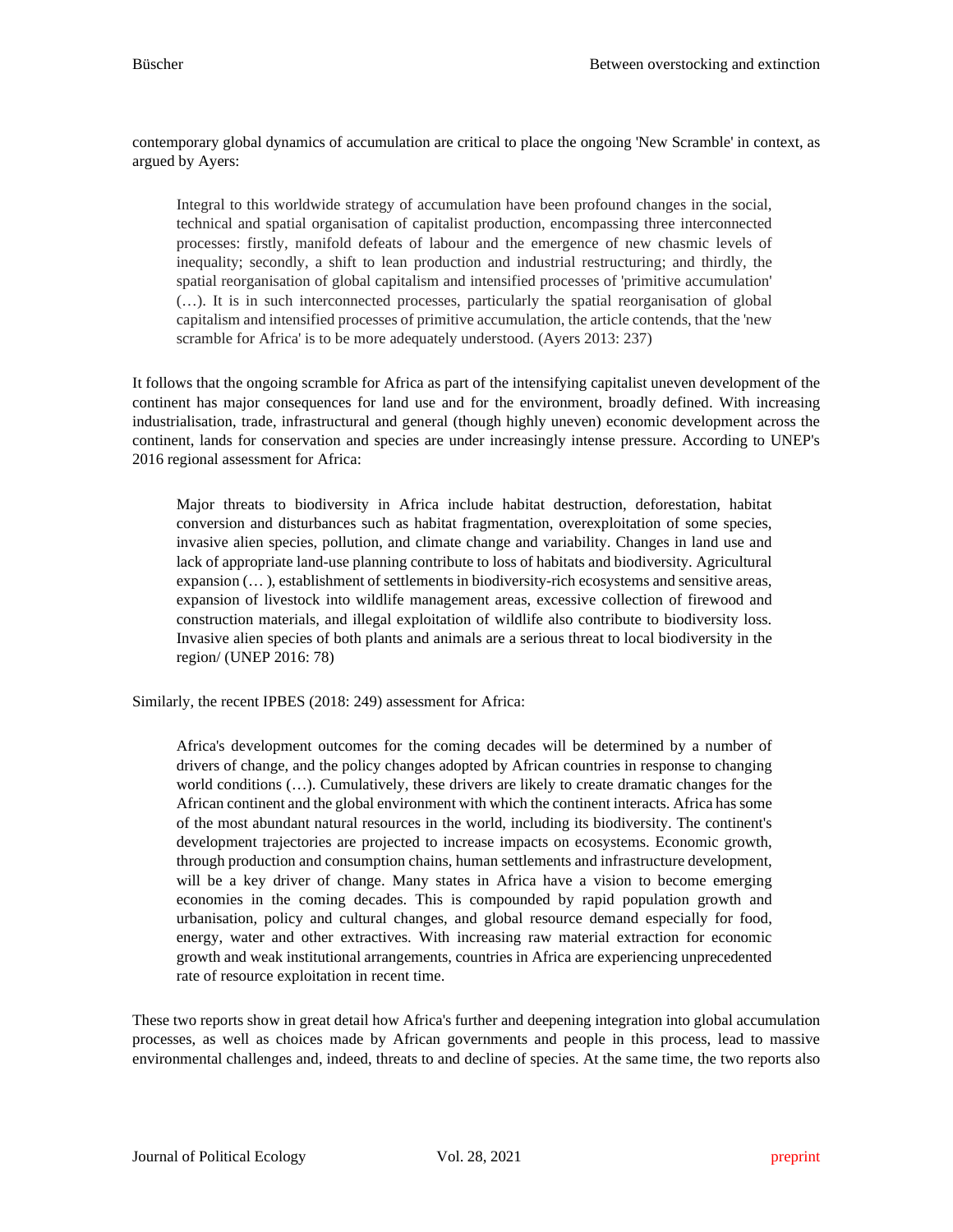highlight the role that wildlife in Africa can play in further stimulating accumulation processes. The executive summary of the IPBES (2018: xii) for Africa starts paradigmatically in this regard:

Africa's extraordinary richness in biodiversity and ecosystem services, and wealth of indigenous and local knowledge, comprises a strategic asset for sustainable development in the region. *Africa is the last place on Earth with a significant assemblage of large mammals*. Africa has significant regional, subregional and national variations in biodiversity that reflect climatic and physical differences, as well as the continent's long and varied history of human interactions with the environment. This natural richness, accumulated over millions of years, coupled with the wealth of indigenous and local knowledge on the continent, is central to, and constitutes a strategic asset for, the pursuit of sustainable development in the region (*emphasis added*).

This discourse follows a long genealogy of 'African exceptionalism' discourses that sought to frame Africa's charismatic animal species as the basis upon which the continent can build its wealth and place in the global capitalist economy (Snijders 2012). Many of these discourses go further still, by focusing more on Africa's charismatic animals than its people. In fact: the latter are often even blamed for the decline of species (Hughes 2010; Büscher 2011). In all of this, the spectres of crisis and extinction are critical, for two important reasons. **First**, they legitimate outside intervention into Africa's wildlife conservation and geographies. Extinction fears urge and inspire action and intervention, often violently so (Adams 2004; Massé and Lunstrum 2016; Duffy *et al.* 2019). **Second**, crisis and extinction make Africa's charismatic animals and ecosystems even more valuable. Extinction fears, in this logic, are very useful, something that Graham-Rowe (2011: s103) also points at:

Perhaps the most disturbing notion is the prospect that people might trade in endangered animals as a means of "investing in extinction." This is the idea that by actively buying up and stockpiling rare animal parts, one can not only push up the price, but also encourage further poaching that will eventually force the species into extinction. In cold-blooded business terms it makes an awful lot of sense, says John Scanlon, secretary-general of CITES in Geneva, Switzerland. "If something is rare it becomes more attractive," he says. "And the rarer something is, the more valuable it becomes."

According to this same logic, the private possession or commodified management of conservation spaces and its (over)stocking of species may actually benefit from an overall decline of charismatic species across the continent as a whole. As the number of charismatic species declines across the continent, it increases the value of well-stocked, privately conserved lands, providing their owners with unique sources of profit and revenue. In other words, the capitalist intensification of uneven wildlife geographies in Africa sits logically in between (over)stocking and extinction; it is the fear and possibility of the latter that makes the former so valuable. The paradoxical consequence is that actual extinction is not likely to happen in the foreseeable future for most charismatic African species, though it does not mean that their long-term future is certain either. In the conclusion I reflect and speculate on why this is so.

#### **6. Conclusion**

In this article I have brought together two recent trends in conservation debates and realities in Africa: the increasingly visible decline of charismatic species such as the rhino, elephant, cheetah, lion, giraffe and others and the less visible simultaneous growth of wildlife species, most notably through the (over)stocking of private reserves. One of the main points I have stressed is that the dramatic extinction fears and discourses that surround African charismatic animals are not just often exaggerated, but that they play a crucial role in the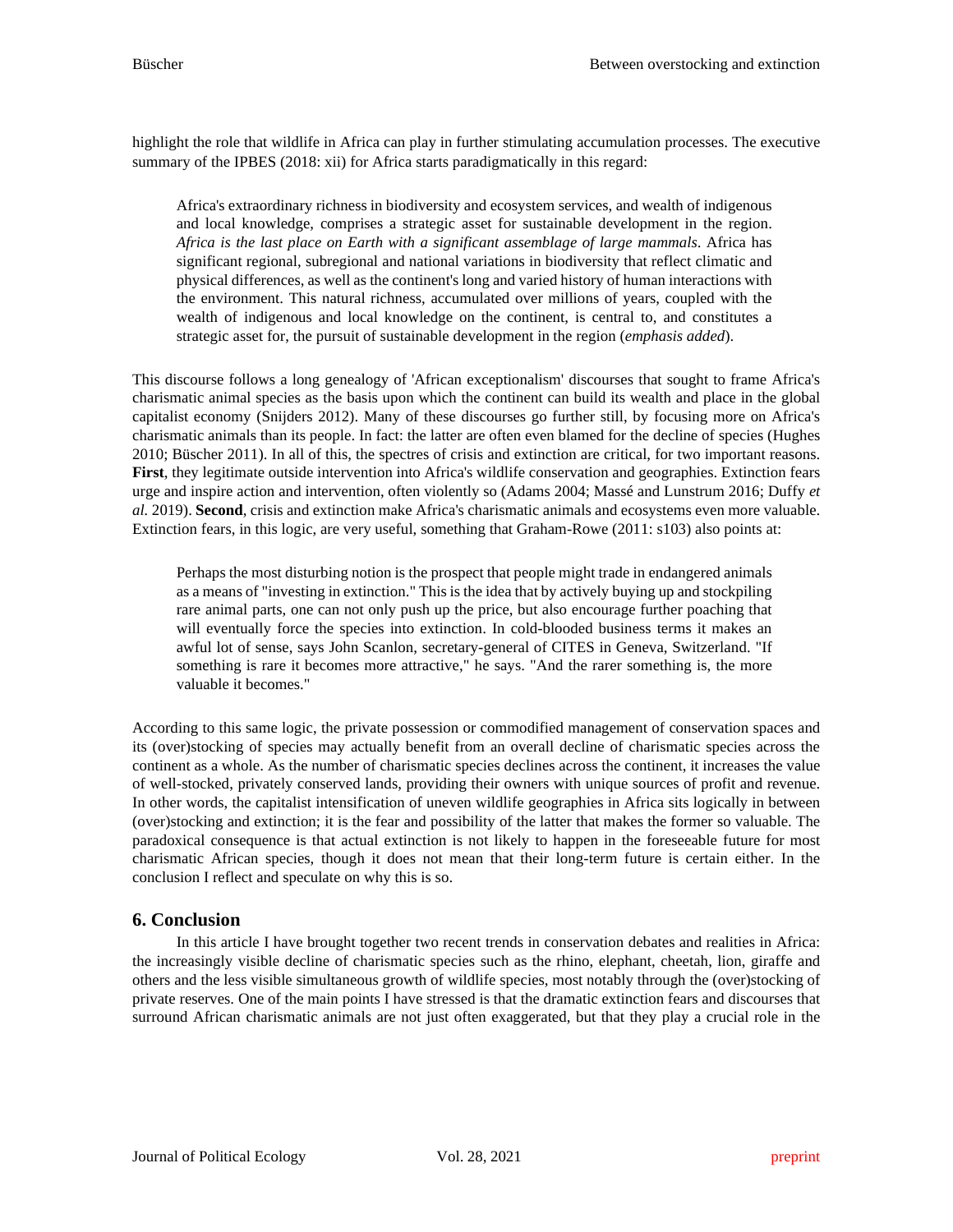rendering valuable of the private exploitation of these same animals.<sup>[35](#page-17-0)</sup> This may also mean that most conservation players involved in the privatization of wildlife and the building of broader 'wildlife economies' have little incentive to question the rapid, uneven integration of Africa into the global capitalist economy. They may, like the IPBES and UNEP reports, lament the unfortunate social and environmental effects that this integration has, but not question its fundamental legitimacy or even its necessity.

To the contrary: they may even further emphasize the necessity of uneven development through the full integration of Africa into global capitalism so that other countries and regions may become more like South Africa, where capital believes it can manage the problems that bestow Africa's charismatic animals. In this neoliberal discourse of seeing challenges as 'opportunities', the decline of species in many parts of Africa due to large-scale land-use change is precisely the argument that is used to stimulate further privatization of wildlife and a concomitant neoliberalization of conservation. Yet this does not mean that the actual consequences of this integration and its detrimental social and environmental effects can remain hidden, even though private wildlife conservation is remarkably good at this (Thakholi 2021a). As Adams and Hutton (2007: 165) stated some time ago, "global discourses of extinction bear directly on local issues of rights and human welfare." In the case of the Hoedspruit area, the socially detrimental costs of the booming wildlife economy were not just right under the surface, but indeed underpin the entire edifice. Besides the moral and social horrors of these costs themselves, this renders the edifice very socially unstable for the longer term. This also shows that my argument in this article is not simply that unevenness is 'spatial.' Besides the incredible spatial unevenness in the extinction of species, with extinction in certain parts mirrored by abundance in other parts of Africa, the unevenness is social and political as well.

A similar argument could be advanced for the environmental costs of the further capitalist integration of Africa into the global political economy. While this may stimulate both the decline and the growth of species through a reshuffling of uneven wildlife geographies across the continent, it is not obvious that this is a stable long-term configuration. To the contrary, it seems remarkably unstable in myriad ways, including by taking into account the specter of climate change. All this, *pace* Harvey (2014: chapter 16), does not mean that we can or should expect a generic environmental collapse at some point soon in Africa. It does mean that the highly contradictory and ironic trends in wildlife conservation in Africa may intensify for quite a while to come. Whether and how these will at some point lead to broader tipping points that lead to the extinction of some species is uncertain and cannot be ruled out. But more likely in the short to medium-term, according to my analysis, might be a process of uneven degradation and destruction amid pockets of the exact opposite. The dangers in this more nuanced picture are perhaps not 'spectacular' yet therefore arguably more worrying. They signal the further development and intensification of a deeply unsustainable and crisis-prone constellation that is both highly conducive *and* vulnerable to major disruptive events. The SARS-CoV-2 pandemic that is far from over at the time of writing (August 2021) is but one and arguably relatively mild example of this.

Coming to grips with these dangers and their relations to extinction processes is critical. To do so, the further development of a political ecology of extinction is necessary: one that takes extinction processes seriously, but as part of a critique of broader processes and histories of uneven capitalist development.

# **Bibliography**

Adams, W.M. 2004. *Against extinction: the story of conservation*. London: Earthscan.

- Adams, W.M. and J. Hutton. 2007[. People, parks and poverty: Political ecology and biodiversity conservation.](https://www.conservationandsociety.org.in/article.asp?issn=0972-4923;year=2007;volume=5;issue=2;spage=147;epage=183;aulast=Adams;type=0) *Conservation and Society* 5(2): 147-183.
- Ayers, A.J. 2013. Beyond myths, lies and stereotypes: The political economy of a 'New Scramble for Africa', *New Political Economy* 18(2): 227-257.
- Balding, M. and K.J.H. Williams. 2016. Plant blindness and the implications for plant conservation. *Conservation Biology* 30(6): 1192-1199.

<span id="page-17-0"></span><sup>35</sup> To be sure, this argument stands in strong contrast to forms of 'extinction denial', which I explicitly reject (see Lees *et al.*, 2020).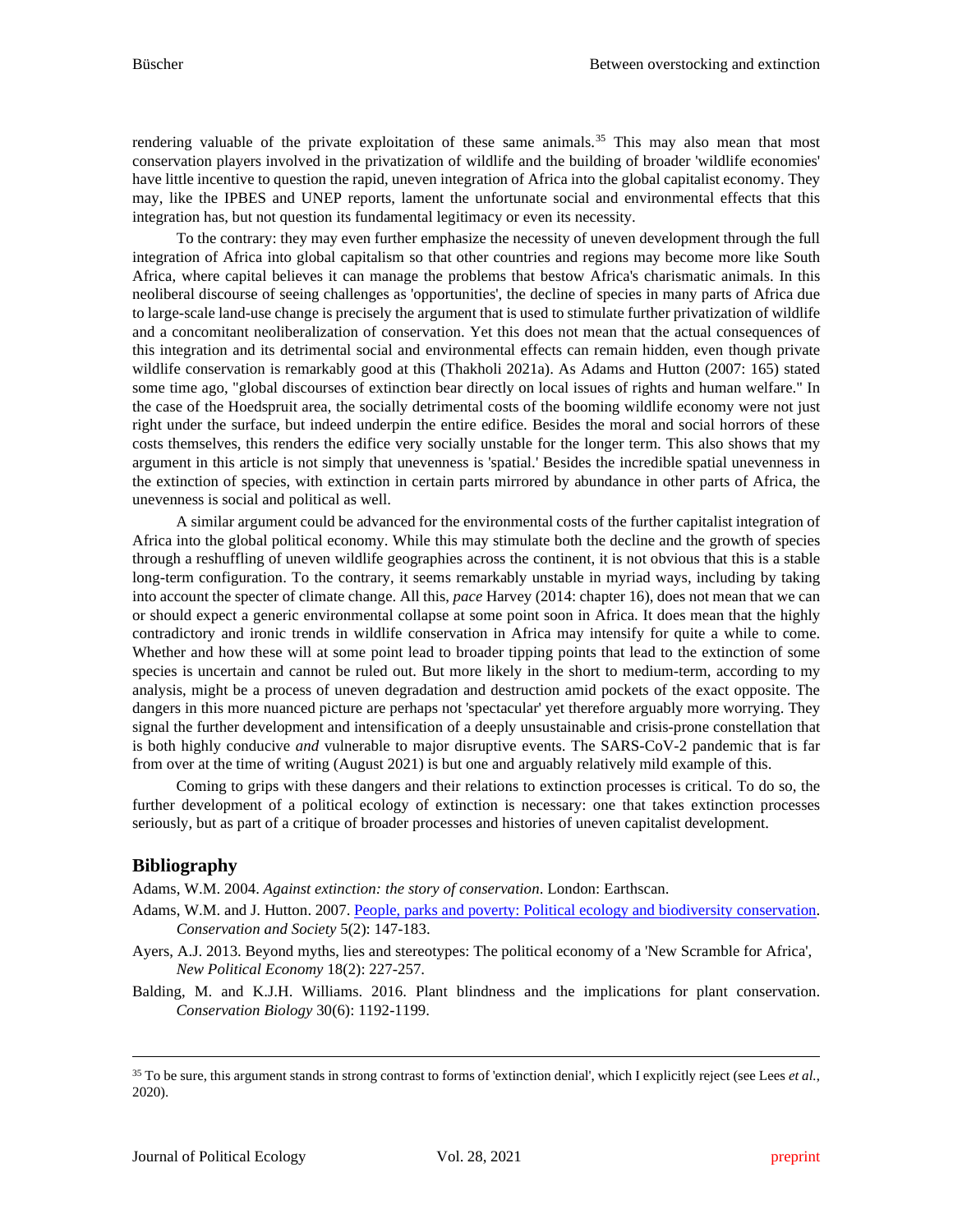- Ballard, R. and G. Jones. 2011. [Natural neighbors: Indigenous landscapes and eco-estates in Durban, South](http://eprints.lse.ac.uk/22523/1/Natural%20neighbors%20%28lsero%29.pdf)  [Africa.](http://eprints.lse.ac.uk/22523/1/Natural%20neighbors%20%28lsero%29.pdf) *Annals of the Association of American Geographers* 101(1): 131-148.
- Barnes, M., I. Craigie, L. Harrison, J. Geldmann, B. Collen, S. Whitmee, A. Balmford, N. Burgess, T. Brooks, M. Hockings and S. Woodley. 2016. [Wildlife population trends in protected areas predicted by national](https://doi.org/10.1038/ncomms12747)  [socio-economic metrics and body size.](https://doi.org/10.1038/ncomms12747) *Nature Communications* 7(12747): 1-9.
- Barnosky, A., N. Matzke, S. Tomiya, G. Wogan, B. Swartz, T. Quental, C. Marshall, J. McGuire, E. Lindsey, K. Maguire, B. Mersey, and E. Ferrer. 2011. Has the Earth's sixth mass extinction already arrived? *Nature* 471: 51-57.
- Bauer, H., G. Chapron, K. Nowell, P. Henschel, P. Funston, L. Hunter, D. Macdonald and C. Packer. 2015. [Lion \(Panthera leo\) populations are declining rapidly across Africa, except in intensively managed areas.](https://doi.org/10.1073/pnas.1500664112) *Proceedings of the National Academy of Sciences* 112(48): 14894-14899.
- Bauer, H., G. Chapron, K. Nowell, P. Henschel, P. Funston, L. Hunter, D. Macdonald, S. Dloniak and C. Packer. 2016. Reply to Riggio *et al*[: Ongoing lion declines across most of Africa warrant urgent action.](https://doi.org/10.1073/pnas.1522741113) *Proceedings of the National Academy of Sciences* 113(2): E109.
- Bersaglio, B. and J. Margulies. 2021. Extinctionscapes: Spatializing the commodification of animal lives and afterlives in conservation landscapes. *Social & Cultural Geography*. Online first.
- Büscher, B. 2011[. The neoliberalisation of nature in Africa.](https://brambuscher.files.wordpress.com/2011/01/bc3bcscher-neolib-nature-chapter-2011.pdf) In: T. Dietz, K. Havnevik, M. Kaag & T. Ostigard (eds.). *New topographies of power? Africa negotiating an emerging multi-polar world*. Leiden: Brill.
- Büscher, B. 2012. [The political economy of Africa's natural resources and the 'Great Financial Crisis'.](https://brambuscher.files.wordpress.com/2011/01/bc3bcscher-pe-of-africas-natural-resources-tesg-2012-final.pdf) *Tijdschrift voor Economische en Sociale Geografie* 103(2): 136-149.
- Büscher, B. 2016. "Rhino poaching is out of control!" [Violence, race and the politics of hysteria in online](https://brambuscher.files.wordpress.com/2011/01/bucc88scher-rhino-online-violence-epa2016.pdf)  [conservation.](https://brambuscher.files.wordpress.com/2011/01/bucc88scher-rhino-online-violence-epa2016.pdf) *Environment and Planning A* 48, 5: 979-998.
- Büscher, B. and R. Fletcher. 2015. [Accumulation by conservation.](https://brambuscher.files.wordpress.com/2011/01/bucc88scherfletcher-accumulation-by-conservation-npe-2014.pdf) *New Political Economy* 20(2): 273-298.
- Büscher, B. and M. Ramutsindela. 2016. Green violence: Rhino poaching and the war to save Southern Africa's [Peace Parks.](http://gawsmith.ucdavis.edu/uploads/2/0/1/6/20161677/buscher_ramutsindela_2015.pdf) *African Affairs* 115(458): 1-22.
- Büscher, B., R. Fletcher, D. Brockington, C. Sandbrook, W. M. Adams, L. Campbell, C. Corson, W. Dressler, R. Duffy, N. Gray, G. Holmes, A. Kelly, E. Lunstrum, M. Ramutsindela, K. Shanker. 2017. [Half-earth](https://brambuscher.files.wordpress.com/2011/01/bucc88scher-et-al-half-earth-or-whole-earth-oryx2017.pdf)  [or whole earth? Radical ideas for conservation and their implications.](https://brambuscher.files.wordpress.com/2011/01/bucc88scher-et-al-half-earth-or-whole-earth-oryx2017.pdf) *Oryx* 51(3): 407-410.
- Carmody, P. 2017. *The new scramble for Africa*. Second edition. London: Polity.
- Child, B., ed. 2004. *Parks in transition.* London: Earthscan.
- Ceballos G., P. Ehrlich, A. Barnosky, A. García, R. Pringle, T. Palmer. 2015. [Accelerated modern human–](http://doi.org/10.1126/sciadv.1400253) [induced species losses: Entering the sixth mass extinction.](http://doi.org/10.1126/sciadv.1400253) *Science Advances* 1, 5.
- Clements, H. and G. Cummings. 2016. Positives and pathologies of natural resource management on private land-conservation areas. *Conservation Biology* 31(3): 707-717.
- Craigie, I., J. Baillie, A. Balmford, C. Carbone, B. Collen, R. Green and J. Hutton. 2010. Large mammal population declines in Africa's protected areas. *Biological Conservation* 143: 2221-2228.
- Davies, T. A. Cowley, J. Bennie, C. Leyshon, R. Inger, H. Carter, B. Robinson, J.P. Duffy, S. Casalegno, G. Lambert and K. Gaston. 2018. [Popular interest in vertebrates does not reflect extinction risk and is](https://doi.org/10.1371/journal.pone.0203694)  [associated with bias in conservation investment.](https://doi.org/10.1371/journal.pone.0203694) *PLoS ONE* 13(9): e0203694.
- Deacon, F. and A. Tutchings. 2019. The South African giraffe Giraffa Camelopardalis giraffa: a conservation success story. *Oryx* 53(1): 45-48.
- Department of Environmental Affairs. 2016. *[National Biodiversity Economy Strategy \(NBES\)](https://www.environment.gov.za/sites/default/files/reports/nationalbiodiversityeconomystrategy.pdf)*. Pretoria: Department of Environmental Affairs.
- Di Marco, M., O. Venter, H.P. Possingham and J.E. Watson. 2018. [Changes in the human footprint drive](https://doi.org/10.1038/s41467-018-07049-5)  [changes in species extinction risk.](https://doi.org/10.1038/s41467-018-07049-5) *Nature Communications* 9(4621): 1-9.
- Donaldson, M.R., N.J. Burnett, D.C. Braun, C.D. Suski, S.G. Hinch, S.J. Cooke and J.T. Kerr. 2016[. Taxonomic](https://pdfs.semanticscholar.org/50e1/122f6c3b593a3c044686a9e5f77c94129b04.pdf?_ga=2.36336928.1677463590.1626934671-413556080.1624443532)  [bias and international biodiversity conservation research.](https://pdfs.semanticscholar.org/50e1/122f6c3b593a3c044686a9e5f77c94129b04.pdf?_ga=2.36336928.1677463590.1626934671-413556080.1624443532) *FACETS* 1: 105-113.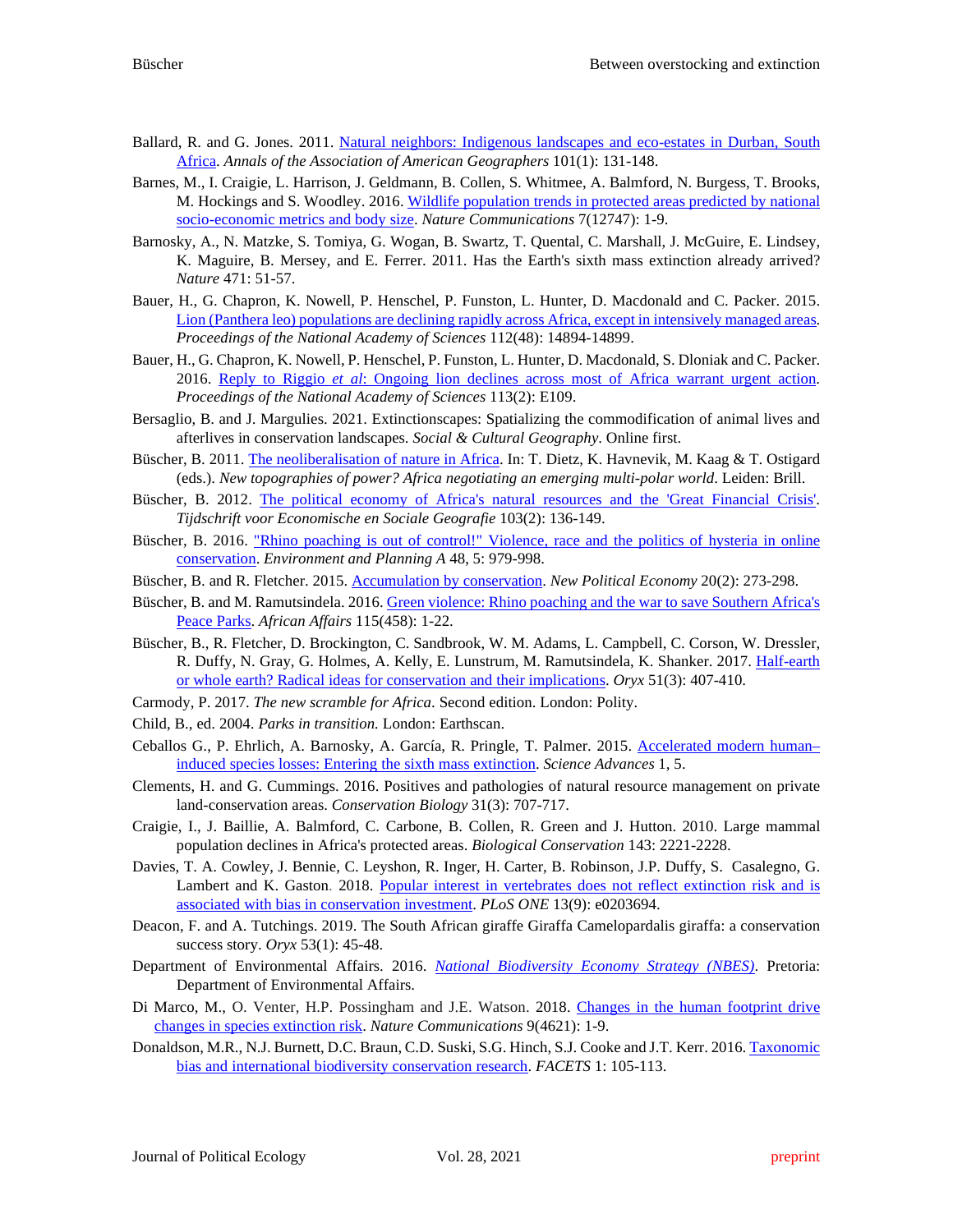- Driver, A., F. Mukhadi and E.A. Botts. 2019. An initial assessment of biodiversity-related employment in South [Africa.](https://www.redi3x3.org/sites/default/files/Driver%20%26%20Mukhadi%202019%20REDI3x3%20Working%20Paper%2057%20Biodiversity-related%20employment%20in%20SA.pdf) *Working Article* 201902. DPRU, University of Cape Town.
- Duffy, R., F. Massé, E. Smidt, E. Marijnen, B. Büscher, J. Verweijen, M. Ramutsindela, T. Simlai, L. Joanny and E. Lunstrum. 2019. [Why we must question the militarisation of conservation.](https://doi.org/10.1016/j.biocon.2019.01.013) *Biological Conservation* 232: 66-73.
- Durant, S., N. Mitchell, R. Groom, N. Pettorelli, *et al.* 2016. [The global decline of cheetah Acinonyx jubatus](https://doi.org/10.1073/pnas.1611122114)  [and what it means for conservation.](https://doi.org/10.1073/pnas.1611122114) *Proceedings of The National Academy of Sciences* 114(3): 528-533.
- Dures, S., C. Carbone, A. Loveridge, G. Maude, N. Midlane, O. Aschenborn and D. Gottelli. 2019. [A century](https://doi.org/10.1111/ddi.12905)  [of decline: loss of genetic diversity in a southern African lion-conservation stronghold.](https://doi.org/10.1111/ddi.12905) *Biodiversity Research* 25: 870-879.
- Fletcher, R., W.H. Dressler, Z. Anderson and B. Büscher. 2019. Natural capital must be defended: Green growth [as neoliberal biopolitics.](https://www.tandfonline.com/doi/pdf/10.1080/03066150.2018.1428953?needAccess=true) *Journal of Peasant Studies* 46(5): 1068-1095.
- Fletcher, R., B. Büscher, K. Massarella and S. Koot. 2020[. Close the Tap! COVID-19 and the need for Convivial](https://www.ppesydney.net/content/uploads/2020/06/28_Fletcher-et-al.pdf)  [Conservation.](https://www.ppesydney.net/content/uploads/2020/06/28_Fletcher-et-al.pdf) *Journal of Australian Political Economy* 85: 200-211.
- Gordon, E.R., N. Butt, H. Rosner-Katz, A.D. Binley and J.R. Bennett. 2019. Relative costs of conserving threatened species across taxonomic groups. *Conservation Biology* 34(1): 276-281.
- Graham-Rowe, D. 2011. [Endangered and in demand.](https://doi.org/10.1038/480S101a) *Nature* 480: s101-s103.
- Harvey, D. 2006. *Spaces of global capitalism: towards a theory of uneven geographical development*. London: Verso.
- Harvey, D. 2014. *Seventeen contradictions and the end of capitalism*. London: Profile Books.
- Hughes, D. 2010. *Whiteness in Zimbabwe: race, landscape and the problem of belonging*. Basingstoke: Palgrave.
- Intergovernmental Science-Policy Platform on Biodiversity and Ecosystem Services (IPBES). 2018. *[The IPBES](https://ipbes.net/assessment-reports/africa)  [regional assessment report on biodiversity and ecosystem services for Africa](https://ipbes.net/assessment-reports/africa)*. Bonn: IPBES.
- Intergovernmental Science-Policy Platform on Biodiversity and Ecosystem Services (IPBES). 2019. *[Global](https://ipbes.net/global-assessment)  [assessment report on biodiversity and ecosystem services](https://ipbes.net/global-assessment)*. Bonn: IPBES.
- Isbell, F., A. Gonzalez, M. Loreau, J. Cowles, S. Díaz, A. Hector, G.M. Mace, D.A. Wardle, M.I. O'Connor, J.E. Duffy, L.A. Turnbull, P.L. Thompson and A. Larigauderie. 2017. Linking the influence and dependence [of people on biodiversity across scales.](https://core.ac.uk/download/pdf/111012871.pdf) *Nature* 546: 65-72.
- Kamuti, T. 2015. A critique of the Green Economy approach in the wildlife ranching sector in South Africa. *Africa Insight* 45(1): 146-168.
- Koot, S. 2021. Enjoying extinction: Philanthrocapitalism, jouissance and excessive 'environmentourism' in the South African rhino poaching crisis. *Journal of Political Ecology* 28, in press.
- Koot, S., B. Büscher and L. Thakholi. in submission. Wildlife haven, green apartheid? Race, capital and logics of enclosure in South Africa's wildlife economy. *Environment and Planning E*
- Lindsey, P., S. Romañach and H. Davies-Mostert. 2009. The importance of conservancies for enhancing the value of game ranch land for large mammal conservation in southern Africa. *Journal of Zoology* 277: 99-105.
- Lindsey, P. J. Allan, P., Brehony, P., A. Dickman, A. Robson, C. Begg, H. Bhammar, L. Blanken, T. Breuer, K. Fitzgerald, M. Flyman, P. Gandiwa, N. Giva, D. Kaelo, S. Nampindo, N. Nyambe, K. Steiner, A. Parker, D. Roe, P. Thomson, M. Trimble, A. Caron, and P. Tyrell. 2020. Conserving Africa's wildlife and wildlands through [the COVID-19 crisis and beyond.](https://doi.org/10.1038/s41559-020-1275-6) *Nature Ecology and Evolution* 4: 1300–1310.
- Lees, A., C. Attwood, J. Barlow and B. Phalan. 2020. [Biodiversity scientists must fight the creeping rise of](https://doi.org/10.1038/s41559-020-01285-z)  [extinction denial.](https://doi.org/10.1038/s41559-020-01285-z) *Nature Ecology & Evolution*.
- Louw, A.S., S. MacFadyen, S. Ferreira and C. Hui. 2021. Elephant population responses to increased density [in Kruger National Park.](https://doi.org/10.4102/koedoe.v63i1.1660) *Koedoe* 63(1): a1660.
- Mansfield, B. (ed.). 2008. *Privatization: property and the remaking of nature-society relations.* London: Wiley.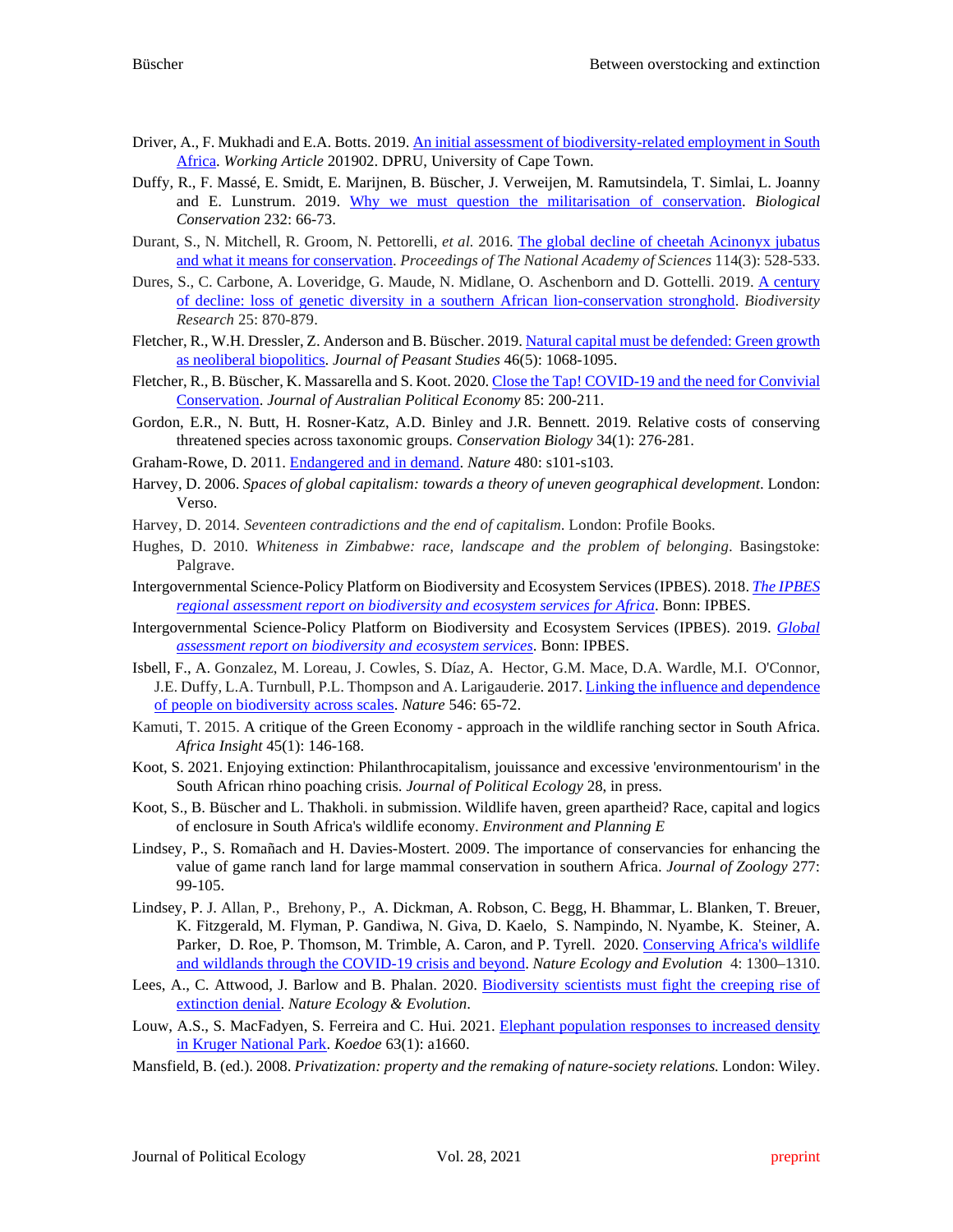- Marcatelli, M. and B. Büscher. 2019. Liquid violence: the politics of water responsibilisation and dispossession [in South Africa.](https://www.water-alternatives.org/index.php/alldoc/articles/vol12/v12issue3/526-a12-2-9/file) *Water Alternatives* 12(2): 725-738.
- Marijnen, E. and J. Verweijen. 2016. Selling green militarization: The discursive (re)production of militarized conservation in the Virunga National Park, Democratic Republic of the Congo. *Geoforum* 75: 274-285.
- Massé, F. and E. Lunstrum. 2016. Accumulation by securitization: Commercial poaching, neoliberal conservation, and the creation of new wildlife frontiers. *Geoforum* 69: 227-237.
- Mbembe, A. 2016. *Critique of Black reason*. Durham: Duke University Press.
- Mogende, E. and M. Ramutsindela. 2020. Political leadership and non-state actors in the greening of Botswana. *Review of African Political Economy* 47: 399-415.
- Nicholson, S.K., D.G. Marneweck, P.A. Lindsey, K. Marnewick and H.T. Davies-Mostert. 2020. A 20-year review of the status of African wild dogs (Lycaon pictus) in South Africa. *African Journal of Wildlife Research* 50: 8-19.
- Noss, R.F., A.P. Dobson, R. Baldwin, P. Beier, C.R. Davis, D.A. Dellasala, J. Francis, H. Locke, K. Nowak, R. Lopez, C. Reining, S.C. Trombulak and G. Tabor. 2012. Bolder thinking for conservation. *Conservation Biology* 26(1): 1-4.
- Oates, J. 1999. *Myth and reality in the rainforest: how conservation strategies are failing in West Africa.*  Berkeley: University of California Press.
- Oberem, P. and P. Oberem. 2016. *The new game rancher*. Queenswood: Briza.
- Player, I. 2013. *The White Rhino saga*. Johannesburg: Jonathan Ball.
- Powell, M.A. 2016. *Vanishing America: species extinction, racial peril, and the origins of conservation*. Cambridge, MA: Harvard University Press.
- Snijders, D. 2012. *[Shifting species in South Africa: wildlife policy, rural consequences](https://research.vu.nl/en/publications/shifting-species-in-south-africa-wildlife-policy-rural-consequenc)*. PhD dissertation. Amsterdam: VU University Amsterdam, Ridderprint.
- Sodikoff, G. (ed.). 2012. *The anthropology of extinction: Essays on culture and species death*. Bloomington: Indiana University Press.
- Stévart, T., G. Dauby, P.P. Lowry, A. Blach-Overgaard, V. Droissart, D.J. Harris, B.A. Mackinder, G. E. Schatz, B. Sonké, M.S.M. Sosef, J.-C. Svenning and J.J. Wieringa and T.L.P. Couvreur. 2019. A third [of tropical African flora is potentially threatened with extinction.](https://doi.org/10.1126/sciadv.aax9444) *Science Advances* 5(11): eaax9444.
- Thakholi, L. 2021a. The biopolitics of private conservation: jeopardizing labor and rhino to optimize capital? *Journal of Political Ecology* 28: in press.
- Thakholi, L. 2021b. Conservation [labour geographies: subsuming regional labour into private conservation](https://doi.org/10.1016/j.geoforum.2021.04.019)  [spaces in South Africa.](https://doi.org/10.1016/j.geoforum.2021.04.019) *Geoforum* 123: 1-11.
- Tolley, K., J. Weeber, B. Maritz, L. Verburgt, M.F. Bates, W. Conradie, M.D. Hofmeyr, A.A. Turner, J.M. da Silva and G.J. Alexander*.* 2019. [No safe haven: Protection levels show imperilled South African reptiles](https://maritzlab.files.wordpress.com/2019/10/tolley-et-al-2019-biological_conservation.pdf)  [not sufficiently safe-guarded despite low average extinction risk.](https://maritzlab.files.wordpress.com/2019/10/tolley-et-al-2019-biological_conservation.pdf) *Biological Conservation* 233: 61-72.
- Republic of South Africa. 2014. *[South Africa's Fifth National Report to the Convention on Biological Diversity](https://www.cbd.int/doc/world/za/za-nr-05-en.pdf)*. Pretoria: Republic of South Africa.
- Riggio, J., T. Caro, L. Dollar, S. Durant, A. Jacobson, C. Kiffner, S. Pimm and R. van Aarde (2015). [Lion](https://doi.org/10.1073/pnas.1521506113)  [populations may be declining in Africa but not as Bauer](https://doi.org/10.1073/pnas.1521506113) *et al.* suggest. *Proceedings of The National Academy of Sciences* 113(2): E107-E108.
- Rodney, W. 1972. *How Europe underdeveloped Africa*. Washington D.C.: Howard University Press.
- Rose, D., T. van Dooren and M. Chrulew (eds.) 2017. *Extinction studies: stories of time, death, and generations*. New York: Columbia University Press.
- UNEP. 2016. *[GEO-6 regional assessment for Africa](https://www.unep.org/resources/assessment/geo-6-regional-assessment-africa)*. Nairobi, Kenya: United Nations Environment Programme.
- Van Amerom, M. and B. Büscher. 2005. [Peace Parks in Southern Africa: Bringers of an African renaissance?](https://brambuscher.files.wordpress.com/2011/01/van-amerombucc88scher-peace-parks-and-afren-jmas2005.pdf) *Journal of Modern African Studies* 43(2): 159-182.